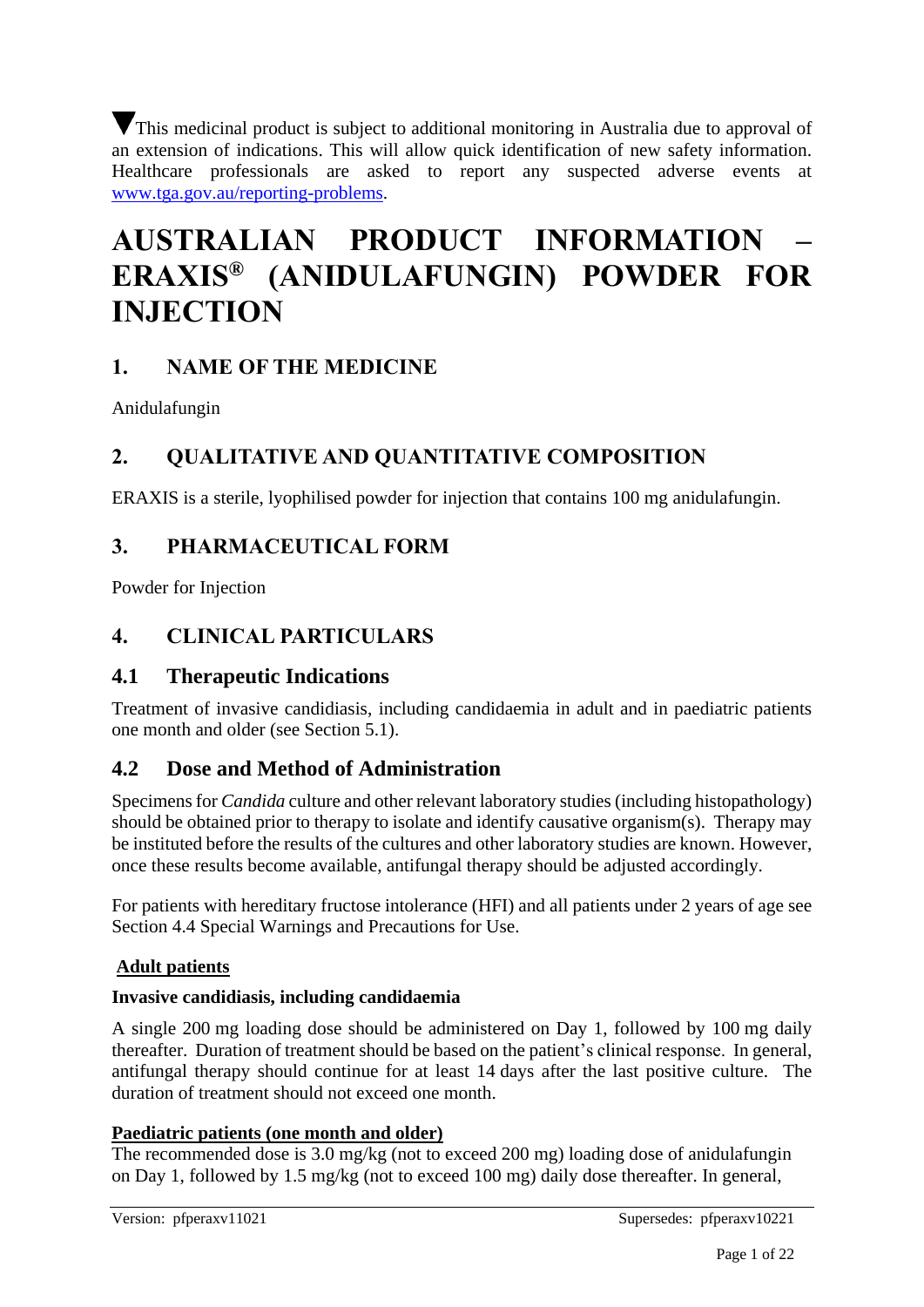antifungal therapy should continue for at least 14 days after the last negative culture (defined as the second of two consecutive negative cultures, separated by at least 24 hours, following the last positive culture) and improvement of clinical signs and symptoms of invasive candidiasis including candidaemia (ICC). Switch to an oral antifungal may occur after a minimum of 10 days on anidulafungin intravenous therapy.

The efficacy and safety of anidulafungin has not been established in neonates (less than 1 month) (see Section 4.4).

#### **Preparation of ERAXIS for administration**

ERAXIS must not be given by bolus injection.

ERAXIS must be reconstituted with water for injections and subsequently diluted with ONLY 9 mg/mL (0.9%) sodium chloride for infusion or 50 mg/mL (5%) glucose for infusion. The compatibility of reconstituted ERAXIS with intravenous substances, additives, or medications other than 9 mg/mL (0.9%) sodium chloride for infusion or 50 mg/mL (5%) glucose for infusion has not been established. The infusion solution must not be frozen.

#### **Reconstitution**

Aseptically reconstitute each vial with 30 ml water for injections to provide a concentration of 3.33 mg/mL. The reconstitution time can be up to 5 minutes. The reconstituted solution should be clear and free from visible particulates. After subsequent dilution, the solution is to be discarded if particulate matter or discolouration is identified.

The reconstituted solution may be stored at up to  $25^{\circ}$ C for 24 hours. Do not freeze.

#### **Dilution and Infusion**

Parenteral drug products should be inspected visually for particulate matter and discoloration prior to administration, whenever solution and container permit. If particulate matter or discoloration is identified, discard the solution.

#### Adult Patients

Aseptically transfer the contents of the reconstituted vial(s) into an IV bag (or bottle) containing either 9 mg/mL (0.9%) sodium chloride for infusion or 50 mg/mL (5%) glucose for infusion obtaining an anidulafungin concentration of 0.77 mg/mL. Table 1 below provides the dilution to a concentration of 0.77 mg/mL for the final infusion solution and infusion instructions for each dose.

| <b>Dose</b>      | <b>Number</b><br>of vials | <b>Total</b><br><b>Reconstituted</b><br>Volume | <b>Infusion</b><br>Volume<br>A | <b>Total</b><br><b>Infusion</b><br>Volume <sup>B</sup> | <b>Rate of</b><br><b>Infusion</b> | <b>Minimum</b><br>duration of<br>infusion |
|------------------|---------------------------|------------------------------------------------|--------------------------------|--------------------------------------------------------|-----------------------------------|-------------------------------------------|
| $100 \text{ mg}$ |                           | $30 \text{ mL}$                                | $100$ mL                       | $130$ mL                                               | $1.4$ mL/min<br>or<br>84 mL/hour  | $90 \text{ min}$                          |

| Table 1. Dilution Requirements for ERAXIS Administration |
|----------------------------------------------------------|
|                                                          |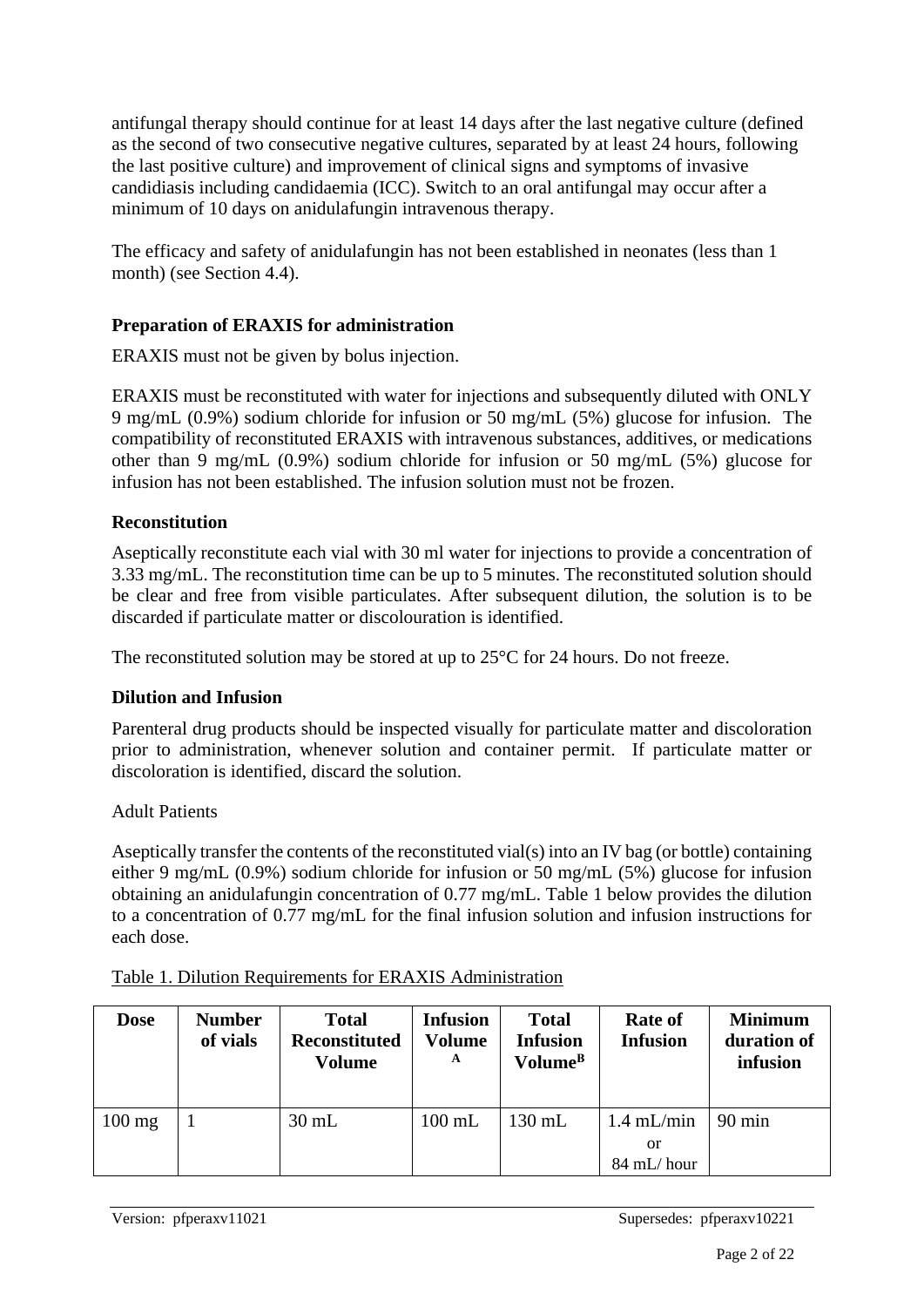| $200 \text{ mg}$ | $60$ mL | $200$ mL | $260$ mL | $1.4$ mL/min   180 min |  |
|------------------|---------|----------|----------|------------------------|--|
|                  |         |          |          |                        |  |
|                  |         |          |          | 84 mL/hour             |  |

<sup>A</sup> Either 9 mg/ml (0.9%) sodium chloride for infusion or 50 mg/mL (5%) glucose for infusion.

 $B$  Infusion solution concentration is 0.77 mg/mL.

**The rate of infusion should not exceed 1.1 mg/minute (equivalent to 1.4 mL/minute or 84mL/hour when reconstituted and diluted per instructions)** (see Section 4.4 Special Warnings and Precautions for Use and Section 4.8 Adverse Effects (Undesirable effects)).

#### Paediatric Patients

For paediatric patients aged 1 month to < 18 years, the volume of infusion solution required to deliver the dose will vary depending on the weight of the patient. The reconstituted solution must be further diluted to a concentration of 0.77 mg/mL for the final infusion solution. A programmable syringe or infusion pump is recommended. **The rate of infusion should not exceed 1.1 mg/minute (equivalent to 1.4 mL/minute or 84 mL/hour when reconstituted and diluted per instructions)** (see Section 4.4 Special Warnings and Precautions for Use and Section 4.8 Adverse Effects (Undesirable effects))

- 1. Calculate patient dose and reconstitute vial(s) required according to reconstitution instructions to provide a concentration of 3.33 mg/mL (see Sections 2 and 4.2)
- 2. Calculate the volume (mL) of reconstituted anidulafungin required:
	- Volume of anidulafungin (mL) = Dose of anidulafungin (mg)  $\div$  3.33 mg/mL
- 3. Calculate the total volume of dosing solution (mL) required to provide a final concentration of 0.77 mg/mL:

• Total volume of dosing solution (mL) = Dose of anidulafungin (mg)  $\div$ 0.77 mg/mL

4. Calculate the volume of diluent [5% Dextrose Injection, USP or 0.9% Sodium Chloride Injection, USP (normal saline)] required to prepare the dosing solution:

• Volume of diluent (mL) = Total volume of dosing solution (mL) – Volume of anidulafungin (mL)

5. Aseptically transfer the required volumes (mL) of anidulafungin and 5% Dextrose Injection, USP or 0.9% Sodium Chloride Injection, USP (normal saline) into an infusion syringe or IV infusion bag needed for administration.

ERAXIS powder for injection contains no antimicrobial preservative. Use in one patient on one occasion only. Discard any residue.

#### **Special Populations**

*Renal and hepatic impairment*. No dosing adjustments are required for patients with mild, moderate, or severe hepatic impairment. No dosing adjustments are required for patients with any degree of renal insufficiency, including those on dialysis. ERAXIS can be given without regard to the timing of haemodialysis.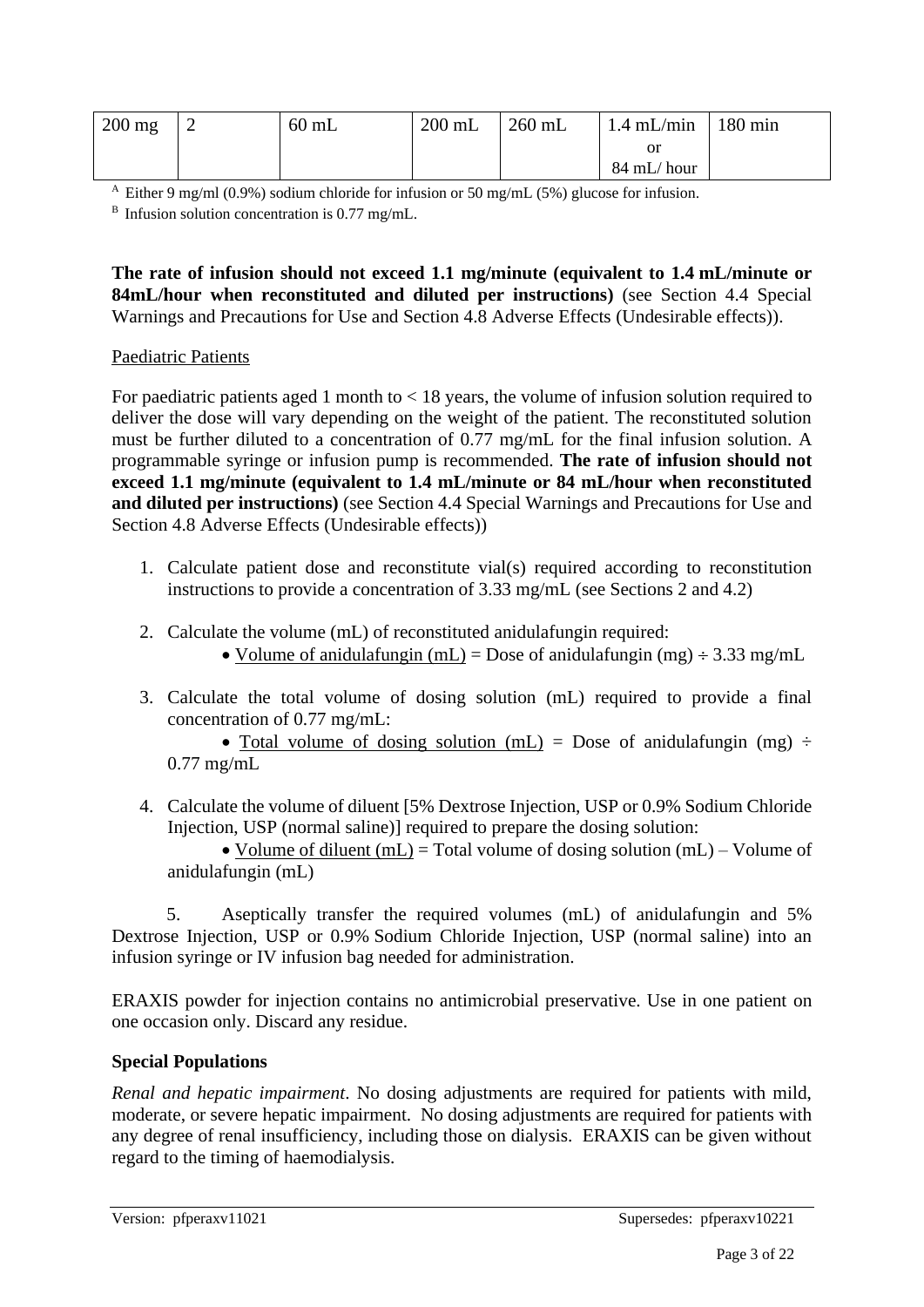*Other special populations*. No dosing adjustments are required for adult patients based on gender, weight, ethnicity, HIV status or geriatric status.

# **4.3 Contraindications**

Hypersensitivity to the active substance, or to any of the excipients.

Hypersensitivity to other medicinal products of the echinocandin class (*e.g.* caspofungin).

# **4.4 Special Warnings and Precautions for Use**

#### **Anaphylactic reactions**

Anaphylactic reactions, including shock, were reported with the use of anidulafungin. If these reactions occur, anidulafungin should be discontinued and appropriate treatment administered (see Section 4.8 Adverse Effects (Undesirable effects)).

#### **Infusion-related reactions**

ERAXIS must not be given by bolus injection.

Infusion-related adverse events have been reported with anidulafungin, including rash, urticaria, flushing, pruritis, dyspnoea, bronchospasm and hypotension. Infusion-related adverse events are infrequent when the rate of anidulafungin infusion does not exceed 1.1 mg/minute (see Section 4.2 Dose And Method Of Administration and Section 4.8 Adverse Effects (Undesirable effects)).

#### **Hepatic effects**

Laboratory abnormalities in liver function tests have been seen in healthy subjects and patients treated with anidulafungin. In some patients with serious underlying medical conditions who were receiving multiple concomitant medications along with anidulafungin, clinically significant hepatic abnormalities have occurred. Isolated cases of significant hepatic dysfunction, hepatitis, or \*hepatic failure have been reported in patients; a causal relationship to anidulafungin has not been established. Patients who develop abnormal liver function tests during anidulafungin therapy should be monitored for evidence of worsening hepatic function and evaluated for risk/benefit of continuing anidulafungin therapy.

#### **Patients with hereditary fructose intolerance**

Patients with hereditary fructose intolerance (HFI) should not be given this medicine unless strictly necessary.

A detailed history with regard to HFI symptoms should be taken of each patient prior to being given this medicinal product.

Infants and children below 2 years of age may not yet be diagnosed with HFI. Medicines containing fructose given intravenously may be life-threatening and should not be administered in this population unless there is an overwhelming clinical need and no alternatives are available.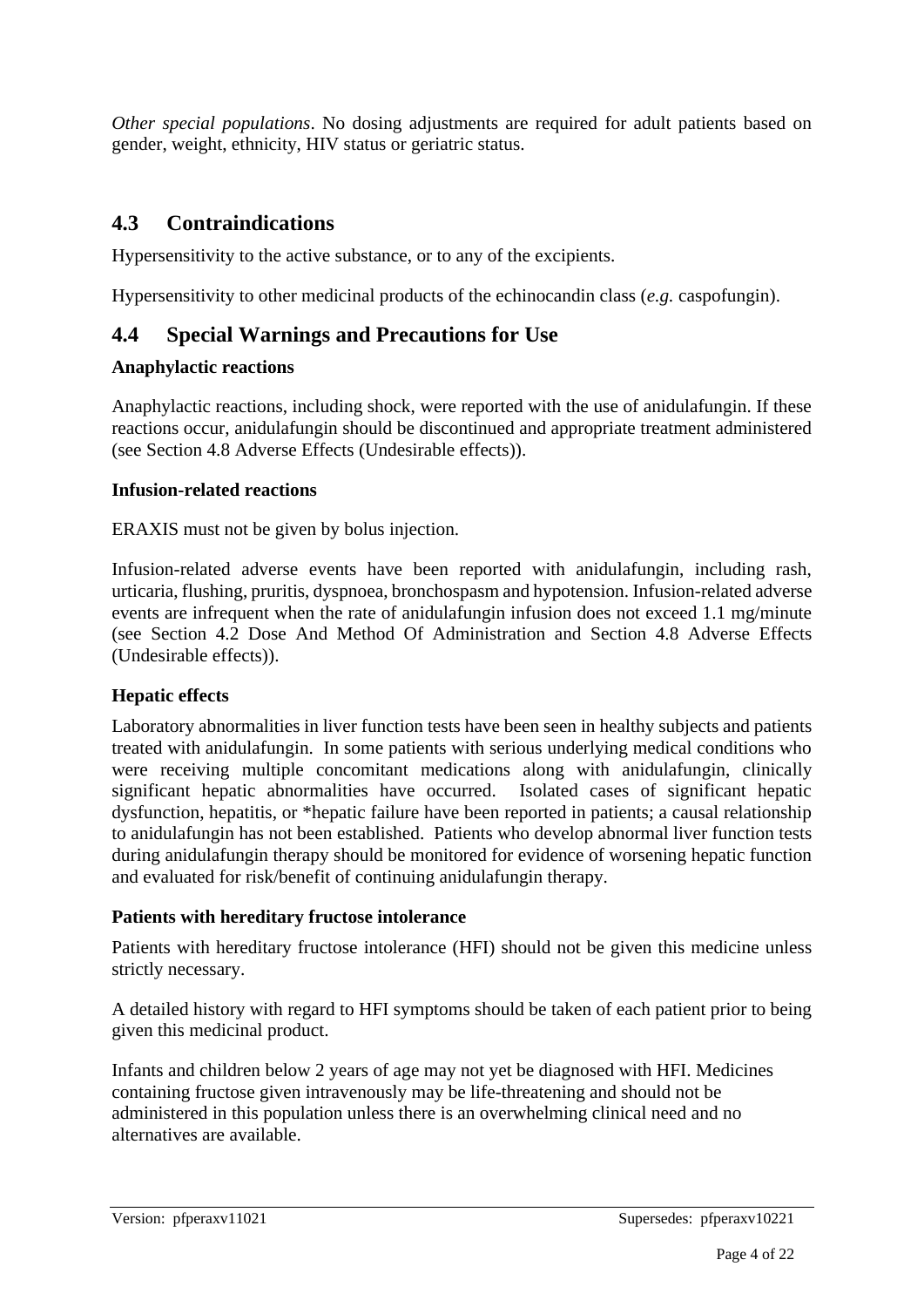#### **Use in the elderly**

Refer to Section 5.2 Pharmacokinetics – Special Populations

#### **Paediatric use**

Treatment with anidulafungin in neonates (less than 1 month old) is not recommended. Treating neonates requires consideration for coverage of disseminated candidiasis including Central Nervous System (CNS); nonclinical infection models indicate that higher doses of anidulafungin are needed to achieve adequate CNS penetration, resulting in higher doses of polysorbate 80, a formulation excipient. High doses of polysorbates have been associated with potentially life-threatening toxicities in neonates as reported in the literature.

#### **Effects on laboratory tests**

No data available

# **4.5 Interactions with Other Medicines and Other Forms of Interactions**

Nonclinical *in vitro* and *in vivo* studies and clinical studies have demonstrated that anidulafungin is not a clinically relevant substrate, inducer, or inhibitor of cytochrome P450 isoenzymes. Interaction studies have only been performed in adults. Anidulafungin has negligible renal clearance  $\langle 1\% \rangle$ . Minimal interactions are expected with the concomitant medications.

*In vitro* studies showed that anidulafungin is not metabolised by human cytochrome P450 or by isolated human hepatocytes, and anidulafungin does not significantly inhibit the activities of human CYP isoforms (1A2, 2B6, 2C8, 2C9, 2C19, 2D6, 3A4) at clinically relevant concentrations.

No clinically relevant drug-drug interactions were observed with the following drugs likely to be co-administered with anidulafungin.

*Cyclosporin* (CYP3A4 substrate). No dosage adjustment of either drug is required when they are co-administered. In a study of 12 healthy adult subjects who received 100 mg/day anidulafungin following a 200 mg loading dose alone and in combination with 1.25 mg/kg oral cyclosporin twice daily, the steady state plasma peak concentration  $(C_{\text{max}})$  of anidulafungin was not significantly altered by cyclosporin; however the steady state area under the concentrationtime curve (AUC) was increased by 22%. An *in vitro* study has shown that anidulafungin has no effect on the metabolism of cyclosporin. Adverse events observed in this study were consistent with those observed in other studies where anidulafungin only was administered.

*Voriconazole* (CYP2C19, CYP2C9, CYP3A4 inhibitor and substrate). No dosage adjustment of either drug is required when co-administered. In a study of 17 healthy subjects who received 100 mg/day anidulafungin alone following a 200 mg loading dose, 200 mg twice daily oral voriconazole alone following 400 mg twice on the first day as loading doses, and both in combination, the steady state Cmax and AUC of anidulafungin and voriconazole were not significantly altered by co-administration.

*Tacrolimus* (CYP3A4 substrate). No dosage adjustment of either drug is required when coadministered. In a study of 35 healthy subjects who received a single oral dose of 5 mg tacrolimus alone, 100 mg/day anidulafungin alone following a 200 mg loading dose and both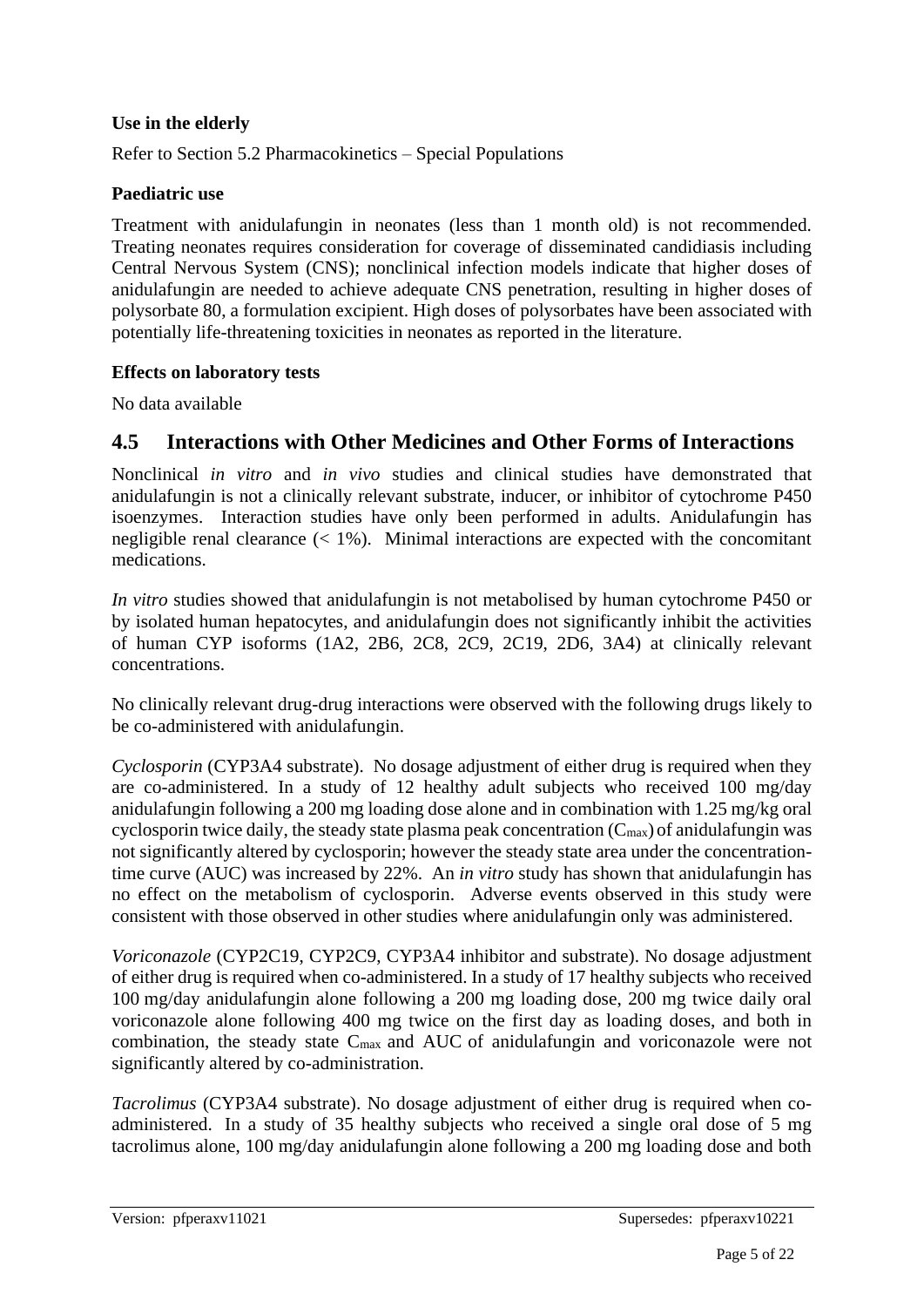in combination, the steady state Cmax and AUC of anidulafungin and tacrolimus were not significantly altered by co-administration.

*Liposomal amphotericin B***.** No dosage adjustment of either drug is required when coadministered. The pharmacokinetics of anidulafungin were examined in 27 patients (100 mg/day anidulafungin) who were co-administered with liposomal amphotericin B (doses up to 5 mg/kg/day). The population pharmacokinetic analysis showed that, the pharmacokinetics of anidulafungin were not significantly altered by co-administration with amphotericin B when compared to data from patients who did not receive amphotericin B.

*Rifampicin* (potent CYP450 inducer). No dosage adjustment of either drug is required when co-administered. The pharmacokinetics of anidulafungin were examined in 27 patients (50 or 75 mg/day anidulafungin) who were co-administered with rifampicin (doses up to 600 mg/day). The population pharmacokinetic analysis showed that when compared to data from patients who did not receive rifampicin, the pharmacokinetics of anidulafungin were not significantly altered by co-administration with rifampicin.

# **4.6 Fertility, Pregnancy and Lactation**

# **Effects on fertility**

Anidulafungin produced no adverse effects on fertility in male or female rats at intravenous doses of 20 mg/kg/day (equivalent to 2 times the proposed therapeutic maintenance dose of 100 mg/day on the basis of relative body surface area).

#### **Use in pregnancy – Pregnancy Category B3**

Anidulafungin should not be taken during pregnancy, unless indicated by your doctor. Effective contraception should be used in women of chilbearing potential. Contact your doctor immediately if you become pregnant while taking anidulafungin.

Embryo-foetal development studies were conducted with doses up to 20 mg/kg/day in rats and rabbits (equivalent to 2 and 4 times, respectively, the proposed therapeutic maintenance dose of 100 mg/day on the basis of relative body surface area). Anidulafungin administration resulted in skeletal changes in rat foetuses including incomplete ossification of various bones and wavy, misaligned or misshapen ribs. These changes were not dose-related and were within the range of the laboratory's historical control database. Developmental effects observed in rabbits (slightly reduced foetal weights) occurred in the high dose group, a dose that also produced maternal toxicity. Anidulafungin crossed the placental barrier in rats and was detected in foetal plasma.

#### **Use in lactation**

Adequate studies in lactating mothers have not been performed. Anidulafungin should not be administered to lactaing mothers unless recommended by the clinician after considering the benefit of breast feeding to the child.

A study in lactating rats administered up to 20 mg/kg/day showed no adverse effects on the pups. Anidulafungin was exceted in milk and was detectable in the blood of suckling pups.

# **4.7 Effects on Ability to Drive and Use Machines**

The effects of this medicine on a person's ability to drive and use machines were not assessed as part of its registration.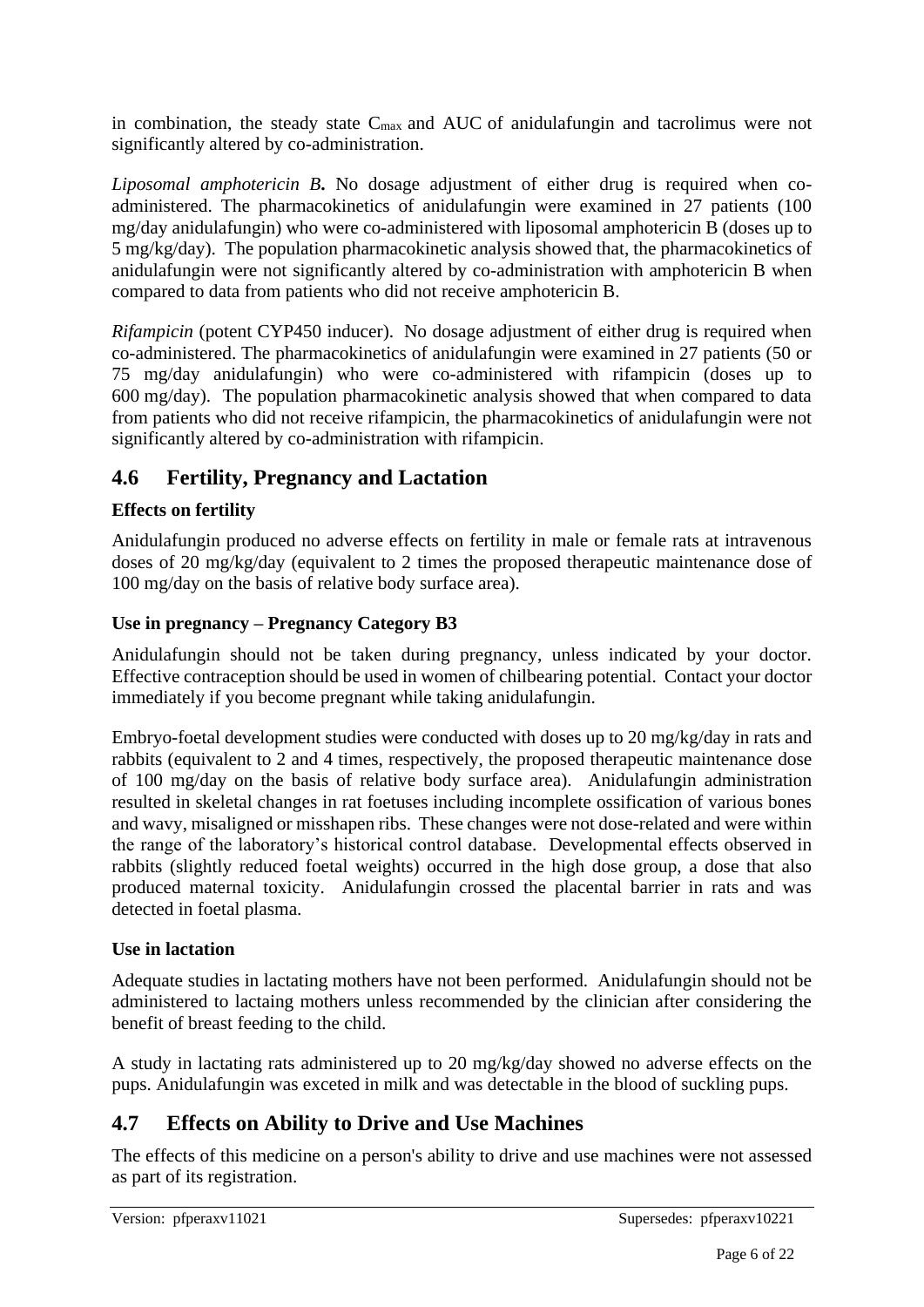# **4.8 Adverse Effects (Undesirable Effects)**

Fifteen hundred and sixty-five (1565) patients received intravenous anidulafungin in clinical trials (1308 in Phase 2/3 studies and 257 in Phase I studies).

The safety profile of anidulafungin is based on 840 patients with candidaemia/invasive candidiasis receiving the recommended daily dose of 100 mg in 9 studies.Three studies (one comparative *vs*. fluconazole, 2 non-comparative) assessed the efficacy of anidulafungin (100 mg) in patients with candidaemia and other deep tissue *Candida* infections. In these three studies [invasive candidiasis/candidaemia (ICC) database], a total of 204 patients received anidulafungin, 119 for  $\geq$  14 days. In six additional studies (two comparative vs. caspofungin and four non-comparative), 636 patients including 53 neutropenic patients and 131 patients with deep tissue infection were studied; the mean durations of intravenous treatment in neutropenic patients and patients with deep tissue infection in these studies were 10.0 (range, 1 to 42 days) and 14.0 (range, 1 to 42 days) days, respectively. Adverse events were typically mild to moderate and seldom led to discontinuation.

The following table includes the all-causality adverse events (MedDRA terms) from 840 subjects receiving 100 mg anidulafungin.

Infusion-related adverse events have been reported with anidulafungin, including rash, urticaria, flushing, pruritus, dyspnea, \*bronchospasm and hypotension (see Section 4.4 Special Warnings and Precautions for Use).

| <b>System Organ Class</b>          | <b>Adverse Drug Reactions</b>        |
|------------------------------------|--------------------------------------|
| Infections and infestations        | Clostridium colitis                  |
|                                    | Fungaemia                            |
|                                    | Candidiasis                          |
|                                    | Oral candidiasis                     |
| Blood and lymphatic system         | Thrombocytopaenia                    |
| disorders                          |                                      |
|                                    | Thrombocythaemia                     |
|                                    | Coagulopathy                         |
| Immune system disorders            | Anaphylactic shock*,#                |
|                                    | Anaphylactic reaction <sup>*,#</sup> |
| Metabolism and nutrition disorders | Hypokalaemia                         |
|                                    | Hyperkalemia                         |
|                                    | Hyperglycaemia                       |
|                                    | Hypomagnesaemia                      |
|                                    | Hypercalcaemia                       |
|                                    | Hypernatraemia                       |
| Nervous system disorders           | Convulsion                           |
|                                    | Headache                             |
| Eye disorders                      | Vision blurred                       |
|                                    | Visual disturbance                   |
|                                    | Eye pain                             |
| Cardiac disorders                  | Atrial fibrillation                  |
|                                    | Ventricular extrasystoles            |

#### **Adverse Drug Reaction Table 2**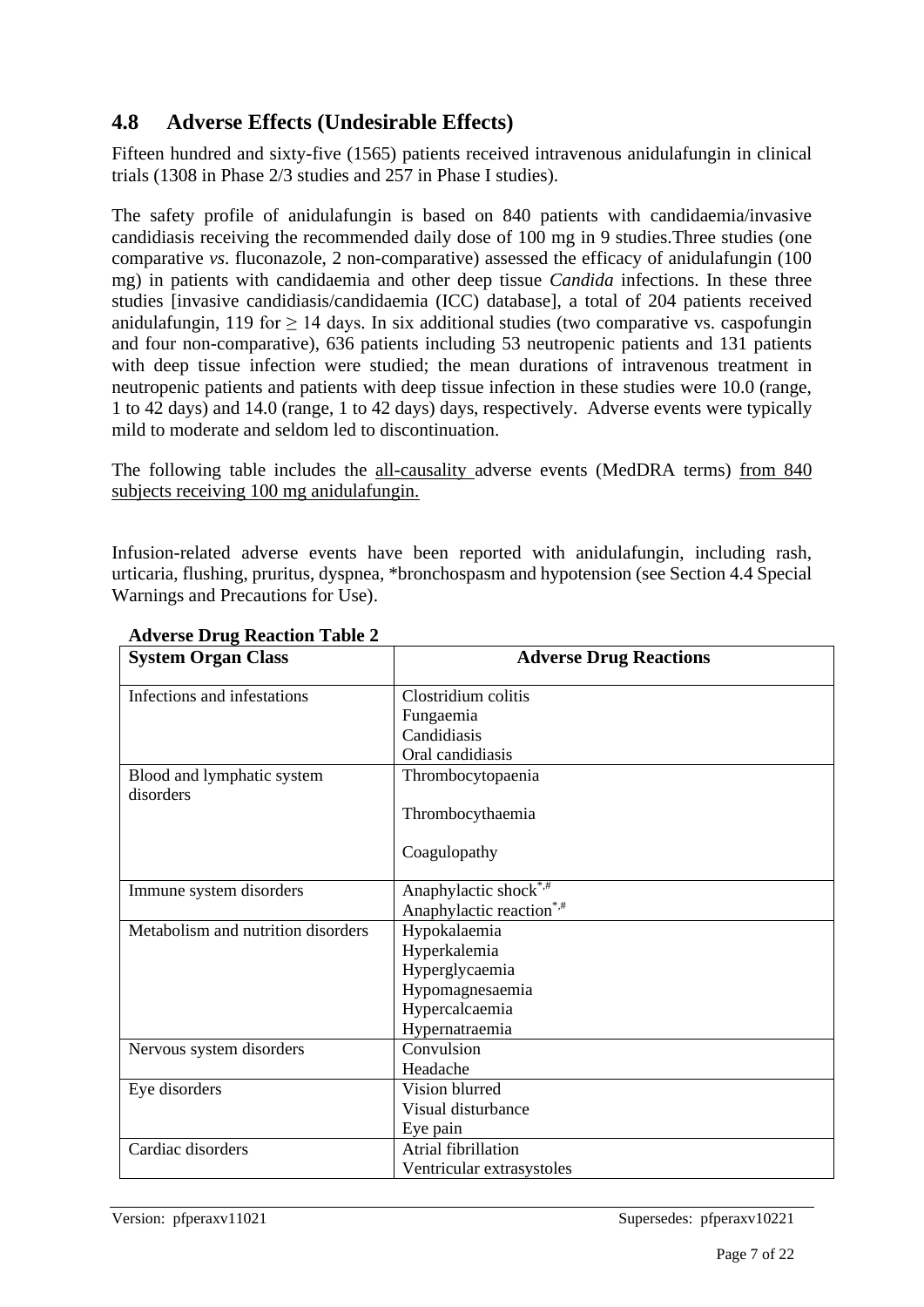| AUTOR DIUS ROUGHON TUDIC<br><b>System Organ Class</b> | <b>Adverse Drug Reactions</b>        |
|-------------------------------------------------------|--------------------------------------|
|                                                       | Sinus arrhythmia                     |
|                                                       | Bundle branch block right            |
| Vascular disorders                                    | Thrombosis                           |
|                                                       | Hypertension                         |
|                                                       | Flushing                             |
|                                                       | Hot flush                            |
| Respiratory, thoracic and mediastinal                 | Bronchospasm                         |
| disorders                                             |                                      |
| Gastrointestinal disorders                            | Faecal incontinence                  |
|                                                       | Diarrhoea                            |
|                                                       | Nausea                               |
|                                                       | Vomiting                             |
|                                                       | Constipation                         |
|                                                       | Abdominal pain upper                 |
| Hepatobiliary disorders                               | Cholestasis                          |
| Skin and subcutaneous tissue                          | Urticaria                            |
| disorders                                             | Pruritus generalised                 |
|                                                       | Rash                                 |
|                                                       | Pruritus                             |
| Musculoskeletal and connective                        | Back pain                            |
| tissue disorders                                      |                                      |
| General disorders and administration                  | Infusion site pain                   |
| site conditions                                       |                                      |
| Investigations                                        | Electrocardiogram QT prolonged       |
|                                                       | Electrocardiogram abnormal           |
|                                                       | Blood potassium decreased            |
|                                                       | Platelet count decreased             |
|                                                       | Blood creatinine increased           |
|                                                       | Blood urea increased                 |
|                                                       | Blood amylase increased              |
|                                                       | Lipase increased                     |
|                                                       | Alanine aminotransferase increased   |
|                                                       | Blood alkaline phosphatase increased |
|                                                       | Aspartate aminotransferase increased |
|                                                       | Blood bilirubin increased            |
|                                                       | Liver function test abnormal         |
|                                                       | Blood magnesium decreased            |
|                                                       | Gamma-glutamyltransferase increased  |
|                                                       | Hepatic enzyme increased             |
|                                                       | Transaminases increased              |
|                                                       | Platelet count increased             |

#### **Adverse Drug Reaction Table 2**

\*ADR identified post-marketing.

 $#$  See section 4.4.

In the safety assessment of the Phase  $2/3$  patient population (N = 669), the following additional adverse events,), were of note: neutropenia, leukopenia, anaemia, hyperuricaemia, hypocalcaemia, hyponatraemia, hypoalbuminaemia, hypophosphataemia, anxiety, delirium, confusional state, hallucination auditory, dizziness, paraesthesia, central pontine myelinolysis, dysgeusia, Guillain-Barré syndrome, tremor, altered visual depth perception, deafness unilateral, phlebitis, thrombophlebitis superficial, hypotension, lymphangitis, dyspepsia, dry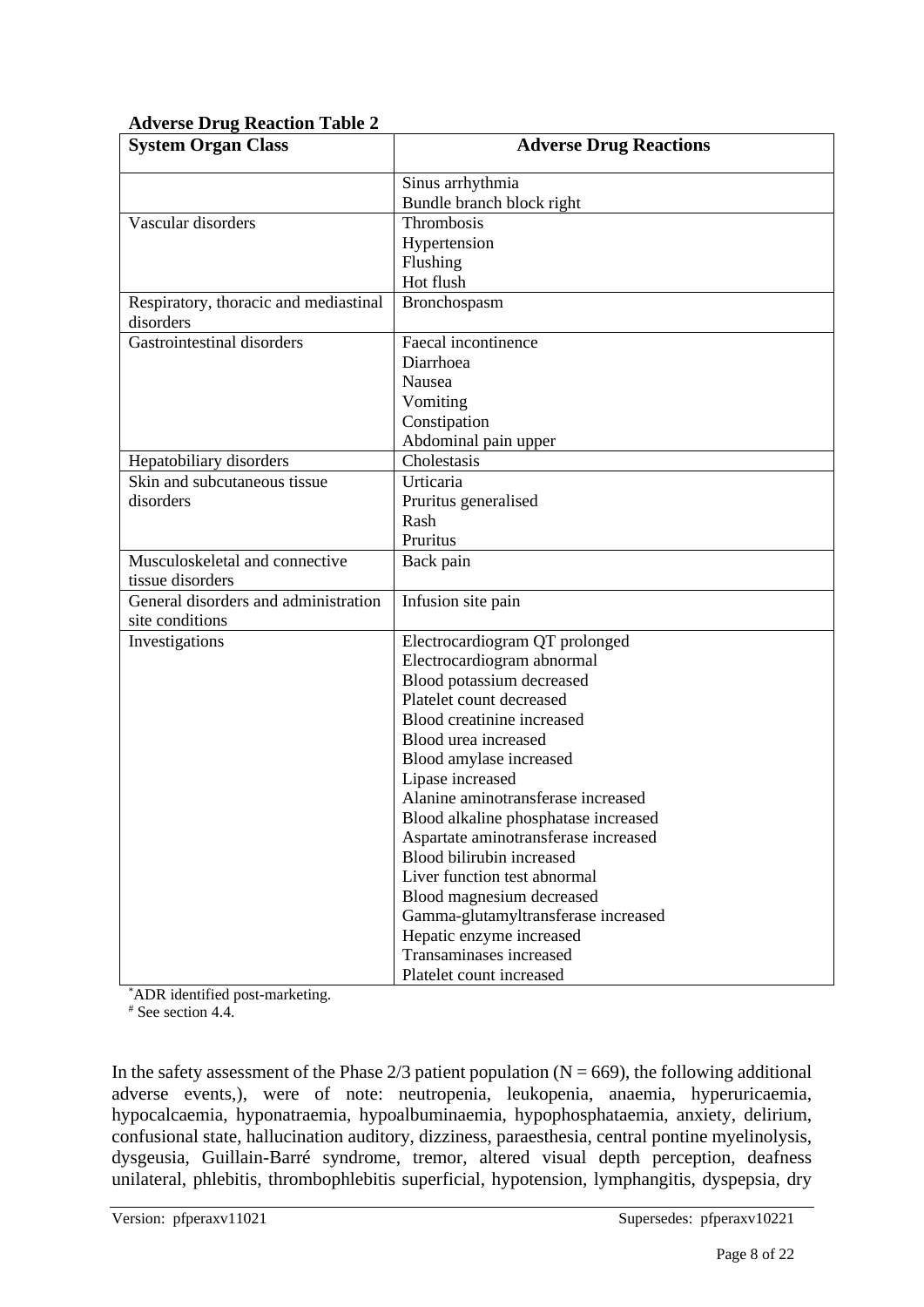mouth, oesophageal ulcer, hepatic necrosis, angioneurotic oedema, hyperhidrosis, myalgia, monoarthritis, renal failure, haematuria, pyrexia, chills, oedema peripheral, injection site reaction, blood creatine phosphokinase increased, blood lactate dehydrogenase increased, lymphocyte count decreased.

#### Paediatric population

The safety of anidulaturgin was investigated in 68 paediatric subjects  $(1 \text{ month to } < 18 \text{ years})$ with invasive candidiasis, including candidaemia (ICC) in a prospective, open-label, non-comparative paediatric study (see Section 5.1). The adverse event profile of these 68 paediatric subjects was similar to that observed in adults with ICC but hepatobiliary adverse events, in particular Alanine aminotransferase (ALT) increased and Aspartate aminotransferase (AST) increased appeared at a higher frequency in these paediatric patients than has been observed in adults. Although chance or differences in underlying disease severity may have contributed, it cannot be excluded that hepatobiliary adverse reactions occur more frequently in paediatric patients compared to adults.

#### **Risk of Neonatal Toxicity Associated with Polysorbates**

**ERAXIS contains polysorbate 80, an inactive ingredient. Thrombocytopenia, renal dysfunction, hepatomegaly, cholestasis, ascites, hypotension, and metabolic acidosis have been reported in low-birth weight infants receiving high doses of polysorbate. Polysorbate toxicity has not been reported with ERAXIS. ERAXIS is not approved in pediatric patients younger than 1 month of age** *[see section 4.1 and 4.2].***Post Marketing Data**

Drug-related adverse events (MedDRA terms) from post-marketing reports with frequency not known (cannot be estimated from the available data) are shown below:

#### *Immune system disorders*

Not known: Anaphylactic shock, Anaphylactic reaction

#### *Respiratory, thoracic and mediastinal disorders*

Not known: Bronchospasm

#### **Reporting suspected adverse effects**

Reporting suspected adverse reactions after registration of the medicinal product is important. It allows continued monitoring of the benefit-risk balance of the medicinal product. Healthcare professionals are asked to report any suspected adverse reactions at [www.tga.gov.au/reporting](http://www.tga.gov.au/reporting-problems)[problems.](http://www.tga.gov.au/reporting-problems)

# **4.9 Overdose**

As with any overdose, general supportive measures should be utilised as necessary.

During clinical trials a single 400 mg dose of anidulafungin was inadvertently administered as a loading dose. No clinical adverse events were reported. In a study of 10 healthy subjects administered a loading dose of 260 mg followed by 130 mg daily, anidulafungin was well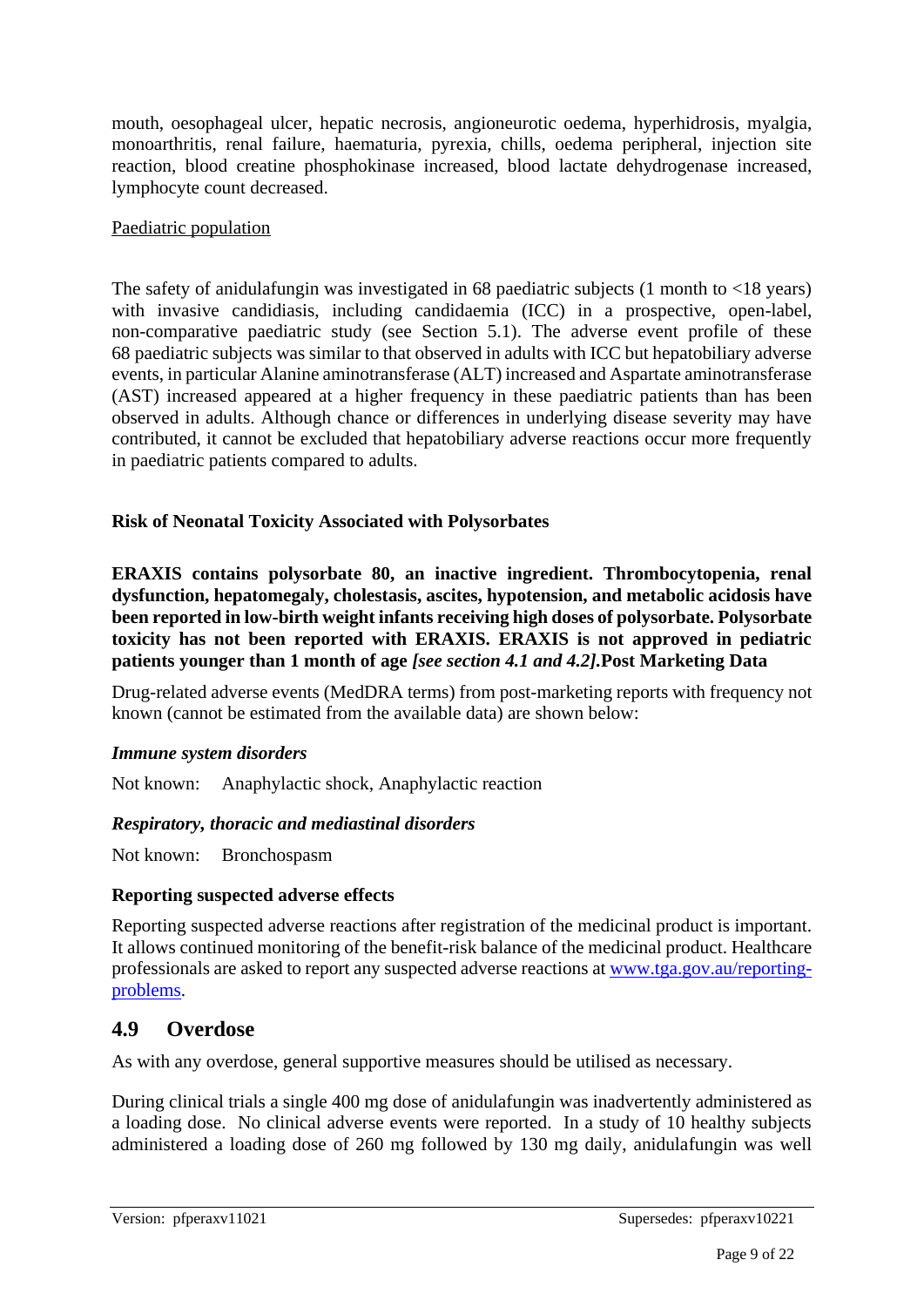tolerated with no dose limiting toxicity; 3 of the 10 subjects experienced transient, asymptomatic transaminase elevations  $(\leq 3 \times ULN)$ .

During a paediatric clinical trial, one subject received two doses of anidulafungin that were 143% of the expected dose. No clinical adverse reactions were reported.

Anidulafungin is not dialysable.

For information on the management of overdose, contact the Poisons Information Centre on 13 11 26 (Australia).

# **5. PHARMACOLOGICAL PROPERTIES**

# **5.1 Pharmacodynamic properties**

#### **Mechanism of action**

Anidulafungin selectively inhibits 1,3-β-D glucan synthase, an enzyme present in fungal, but not mammalian cells. This results in inhibition of the formation of 1,3- $\beta$ -D-glucan, an essential component of the fungal cell wall. Anidulafungin has shown fungicidal activity against Candida species and activity against regions of active cell growth of the hyphae of *Aspergillus fumigatus.* 

#### **Activity in vitro**

**Against** *Candida* **spp**. Anidulafungin is active in vitro against *Candida* spp. including *C. albicans, C. glabrata, C.krusei, C. parapsilosis, C. tropicalis, C. dubliniensis, C. lusitaniae,* and *C. guilliermondii*.

**Against** *Aspergillus* **spp.** Anidulafungin is active in vitro against Aspergillus spp including A. fumigatus, A. flavus, A. niger, and A. terreus. Its activity is not affected by resistance to other classes of antifungal agents, in particular fluconazole.

MICs were determined according to the Clinical and Laboratory Standards Institute (CLSI) approved standard reference method M27 for yeasts.

Anidulafungin breakpoints have not been established. The relationship between clinical response and in vitro activity remains to be elucidated. Significant increases in anidulafungin MICs have been observed in the presence of 50% human serum.

There have been reports of Candida isolates with reduced susceptibility to echinocandins including anidulafungin, but the clinical significance of this observation is unknown.

#### **Activity in vivo**

**Against** *Candida* **spp**. Parenterally administered anidulafungin was effective against *Candida* spp. in immunocompetent and immunocompromised mouse and rabbit models. Anidulafungin treatment prolonged survival and also reduced the organ burden of *Candida* spp.

Experimental infections included disseminated *C. albicans* infection in neutropenic rabbits, oesophageal/oropharyngeal infection of neutropenic rabbits with fluconazole-resistant *C. albicans* and disseminated infection of neutropenic mice with fluconazole-resistant *C. glabrata*.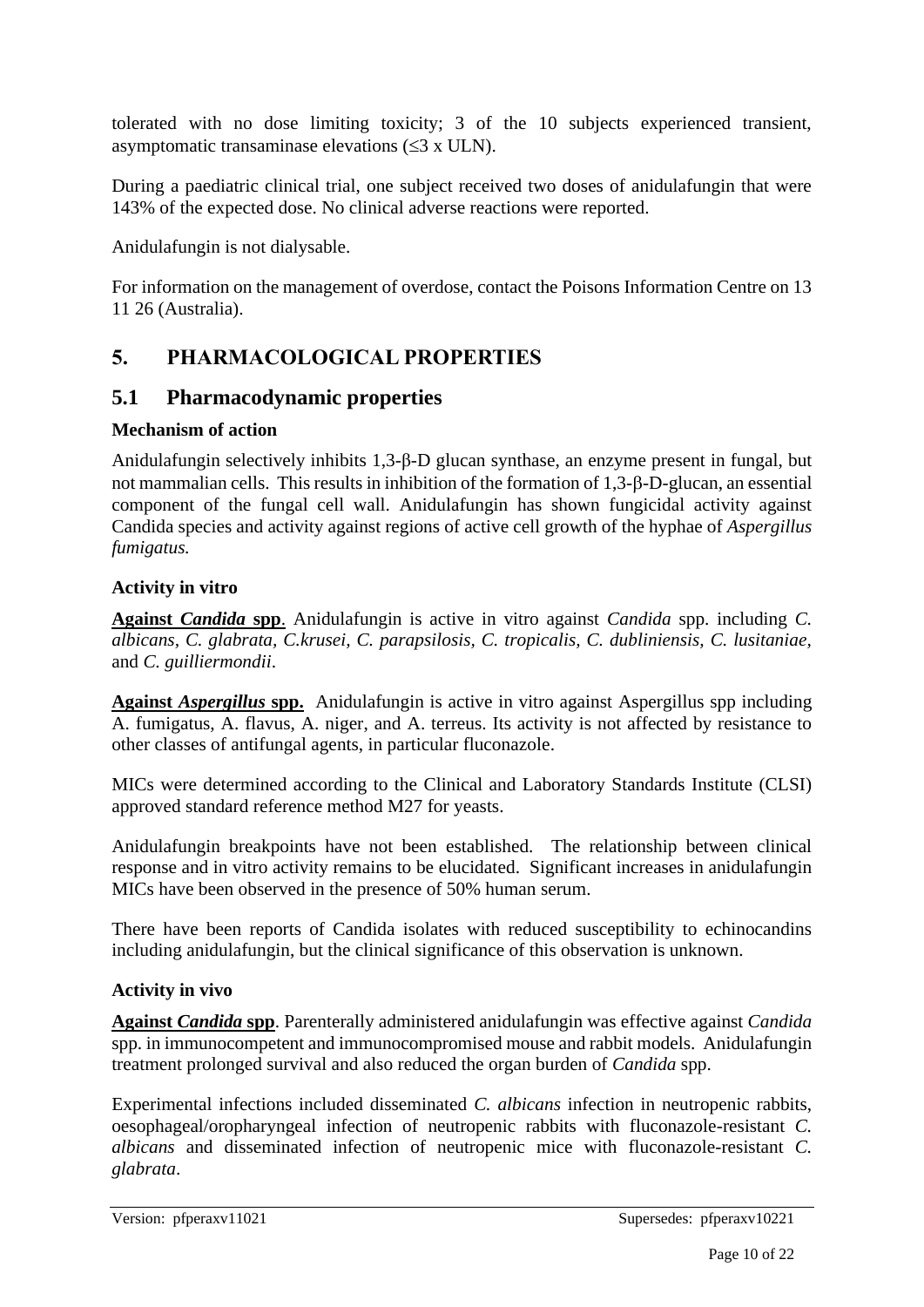**Against** *Aspergillus* **spp.** Anidulafungin has also demonstrated activity against *Aspergillus fumigatus* in mouse and rabbit infection models.

#### **In combination with other antifungal agents**

*In vitro* studies of anidulafungin in combination with fluconazole, itraconazole and amphotericin B suggest no antagonism of antifungal activity against *Candida* species. The clinical significance of these results is unknown. *In vitro* studies have evaluated the activity of anidulafungin in combination with itraconazole, voriconazole, and amphotericin B against *Aspergillus* spp. The combination of anidulafungin and amphotericin B showed indifference for 16 of 26 isolates, while anidulafungin in combination with either itraconazole or voriconazole showed synergy against 18 of 26 isolates. The clinical significance of these results is unknown.

#### **Mechanism of Resistance**

As breakpoints have not been established for any echinocandin, potential resistance may be assumed if there is a significant rise in MICs for an isolate. No increase in anidulafungin MICs was seen in isolates from clinical trials. In addition, resistance was not seen in *in vitro* studies. Among a number of isolates with elevated echinocandin MICs, only two isolates were reported to have an increased anidulafungin MIC, suggesting the lack of complete cross resistance among echinocandins.

#### **Clinical trials**

#### *Invasive Candidiasis including Candidaemia*

The safety and efficacy of ERAXIS were evaluated in a pivotal, Phase 3, randomised, doubleblind, multicentre, multinational study of patients with candidaemia and/or other forms of invasive candidiasis, associated with clinical signs of infection. Patients were randomised to receive once daily ERAXIS (200 mg IV loading dose followed by 100 mg IV maintenance dose) or IV fluconazole (800 mg loading dose followed by 400 mg maintenance dose). Patients were stratified by APACHE II score  $(\leq 20 \text{ and } > 20)$  and the presence or absence of neutropenia. Patients with *Candida* endocarditis, osteomyelitis or meningitis, or those with infection due to *C. krusei*, were excluded from the study. Treatment was administered for at least 14 and not more than 42 days. Patients in both study arms were permitted to switch to oral fluconazole after at least 10 days of intravenous therapy, provided that they were able to tolerate oral medication, were afebrile for at least 24 hours, and the most recent blood cultures were negative for *Candida* species.

Patients who received at least one dose of study medication and who had a positive culture for *Candida* species from a normally sterile site before entry into the study (modified intent-totreat [MITT] population) were included in the primary analysis of global response at the end of IV therapy. A successful global response required clinical improvement and microbiological eradication. Patients were followed for six weeks beyond the end of all therapy.

Two hundred and fifty-six patients (aged 16 to 91 years) were randomised to treatment and received at least one dose of study medication. The median duration of IV therapy was 14 and 11 days in the ERAXIS and fluconazole arms, respectively. For those who received oral fluconazole, the median duration of oral therapy was 7 days for the ERAXIS arm and 5 days for the fluconazole arm.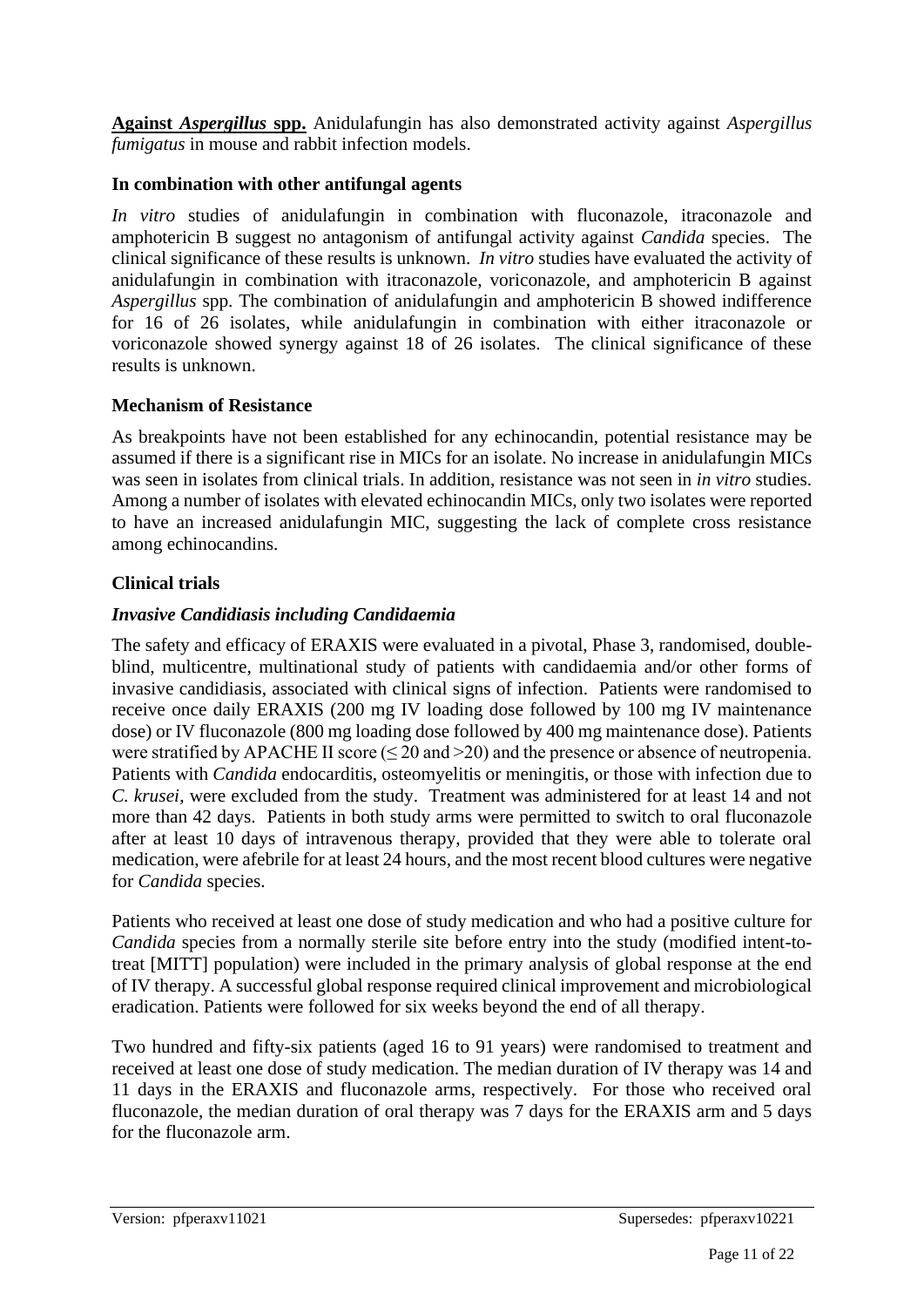Two hundred and forty-five patients (127 ERAXIS, 118 fluconazole) met the criteria for inclusion in the MITT population. Of these, 219 patients (116 ERAXIS (91.3%), 103 fluconazole (87.3%)) had candidaemia only; 5.5% patients in the anidulafungin arm and 9.3% patients in the fluconazole arm had infections at other normally sterile sites; finally 3.1% patients in the ERAXIS arm and 3.4% patients in the fluconazole arm had both (candidaemia and infections at other normally sterile sites). Of these, 219 patients (116 ERAXIS, 103 fluconazole) had candidaemia only.

Risk factors for candidaemia among patients in both treatment arms in this study were: presence of a central venous catheter (78%), receipt of broad-spectrum antibiotics (69%), recent surgery (42%), recent hyperalimentation (25%), and underlying malignancy (22%). The most frequent species isolated at baseline was *C. albicans* (61.6%), followed by *C. glabrata* (20.4%), *C. parapsilosis* (11.8%) and *C. tropicalis* (10.6%). The majority (97%) of patients were non-neutropenic (ANC > 500) and 81% had APACHE II scores less than or equal to 20.

At the end of therapy, ERAXIS was superior to fluconazole in the treatment of patients with candidaemia and/or other forms of invasive candidiasis. In the ERAXIS arm, 96 patients (75.6%) had global success versus 71 patients (60.2%) in the fluconazole arm. The between group difference in global success rate (ERAXIS global success rate minus fluconazole global success rate) was 15.4% (95% CI: 3.9, 27.0).

Global success rates in patients with candidaemia and other *Candida* infections are summarised in Table 3. Table 4 presents outcome and mortality data for the MITT population.

| Table 3. Efficacy Analysis: Global Success in patients with Candidaemia and other<br><b>Candida infections (MITT Population)</b> |                                       |                                     |                                                                |  |
|----------------------------------------------------------------------------------------------------------------------------------|---------------------------------------|-------------------------------------|----------------------------------------------------------------|--|
| Timepoint                                                                                                                        | <b>ERAXIS</b><br>$(N=127)$<br>$n$ (%) | Fluconazole<br>$(N=118)$<br>$n$ (%) | Treatment Difference <sup>a</sup> , %<br>$(95\% \text{ C.I.})$ |  |
| End of IV Therapy                                                                                                                | 96(75.6)                              | 71(60.2)                            | 15.42<br>(3.9, 27.0)                                           |  |
| End of All Therapy b                                                                                                             | 94 (74.0)                             | 67(56.8)                            | 17.24<br>$(2.9, 31.6^{\circ})$                                 |  |
| 2 Week Follow-up                                                                                                                 | 82 (64.6)                             | 58 (49.2)                           | 15.41<br>$(0.4, 30.4)$ <sup>c</sup> )                          |  |
| 6 Week Follow-up                                                                                                                 | 71 (55.9)                             | 52(44.1)                            | 11.84<br>$(-3.4, 27.0^{\circ})$                                |  |

a Calculated as ERAXIS minus fluconazole

b 33 patients in each study arm (26% -ERAXIS and 28.8 % fluconazole-treated) switched to oral fluconazole after the end of IV therapy.

c 98.3% confidence intervals, adjusted post hoc for multiple comparisons of secondary time points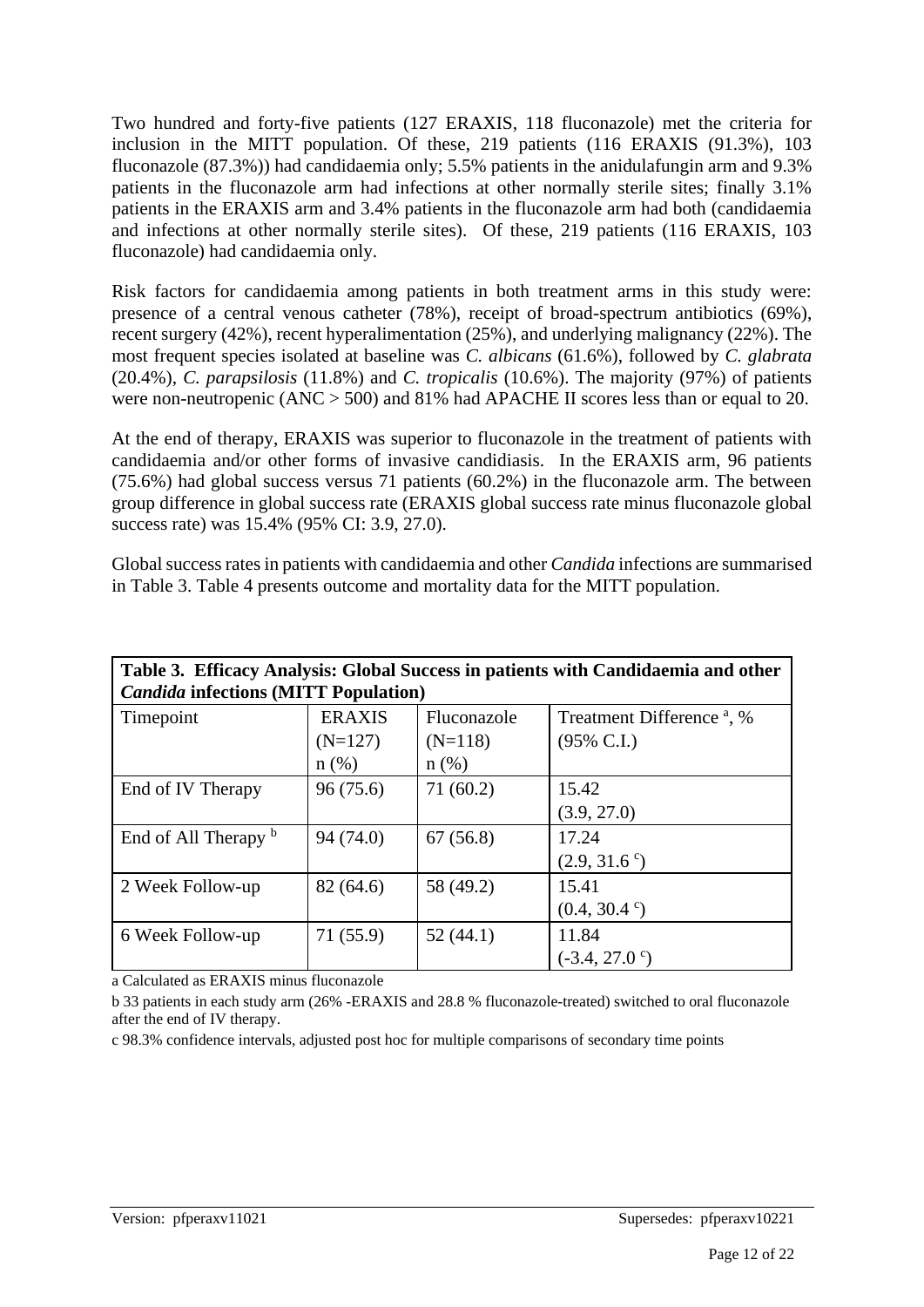| Table 4. Outcomes & Mortality in Candidaemia and other Candida Infections |                 |                          |                                                             |  |
|---------------------------------------------------------------------------|-----------------|--------------------------|-------------------------------------------------------------|--|
|                                                                           | <b>ERAXIS</b>   | <b>Fluconazole</b>       | <b>Between group</b><br>difference <sup>a</sup><br>(95% CI) |  |
| <b>No. of MITT patients</b>                                               | 127             | 118                      |                                                             |  |
| <b>Favorable Outcomes (MITT) At End Of IV Therapy</b>                     |                 |                          |                                                             |  |
| <b>All MITT patients</b>                                                  |                 |                          |                                                             |  |
| Candidaemia                                                               | 88/116 (75.9%)  | 63/103(61.2%)            | 14.7(2.5, 26.9)                                             |  |
| Neutropenic                                                               | 1/2             | 2/4                      |                                                             |  |
| Non neutropenic                                                           | 87/114 (76.3%)  | 61/99(61.6%)             | $\overline{\phantom{a}}$                                    |  |
| <b>Multiple sites</b>                                                     |                 |                          |                                                             |  |
| Peritoneal fluid/intra-abdominal<br>abscess                               | 4/6             | 5/6                      | $\overline{a}$                                              |  |
| Blood/peritoneum (intra-<br>abdominal abscess)                            | 2/2             | 0/2                      |                                                             |  |
| Blood /bile                                                               | $\overline{a}$  | 1/1                      |                                                             |  |
| Blood/renal                                                               |                 | 1/1                      |                                                             |  |
| Pancreas                                                                  |                 | 0/3                      |                                                             |  |
| Pelvic abscess                                                            |                 | 1/2                      | $\overline{\phantom{0}}$                                    |  |
| Pleural fluid                                                             | 1/1             | $\overline{\phantom{a}}$ |                                                             |  |
| Blood/pleural fluid                                                       | 0/1             | $\overline{\phantom{a}}$ | $\overline{\phantom{0}}$                                    |  |
| Blood/left thigh lesion biopsy                                            | 1/1             |                          |                                                             |  |
| Total                                                                     | 8/11(72.7%)     | $8/15(53.3\%)$           | $\overline{\phantom{0}}$                                    |  |
| <b>Mortality</b>                                                          |                 |                          |                                                             |  |
| <b>Overall study mortality</b>                                            | 29/127 (22.8 %) | 37/118 (31.4%)           |                                                             |  |
| Mortality during study therapy                                            | 10/127 (7.9%)   | 17/118 (14.4%)           | $\overline{\phantom{0}}$                                    |  |
| Mortality attributed to Candida                                           | 2/127(1.6%)     | $5/118(4.2\%)$           |                                                             |  |

<sup>a</sup> Calculated as ERAXIS minus fluconazole

#### *Candida infections in neutropenic patients*

The efficacy of anidulafungin (200 mg intravenous loading dose followed by 100 mg intravenous daily) in adult neutropenic patients (defined as absolute neutrophil count  $\leq$ 500 cells/mm<sup>3</sup>, WBC  $\leq$ 500 cells/mm<sup>3</sup> or classified by the investigator as neutropenic at baseline) with microbiologically confirmed invasive candidiasis was assessed in an analysis of pooled data from 5 prospective studies (1 comparative versus caspofungin and 4 open-label, non-comparative). Patients were treated for at least 14 days. In clinically stable patients, a switch to oral azole therapy was permitted after at least 5 to 10 days of treatment with anidulafungin. A total of 46 patients were included in the analysis. The majority of patients had candidaemia only (84.8%; 39/46). The most common pathogens isolated at baseline were *C. tropicalis* (34.8%; 16/46), *C. krusei* (19.6%; 9/46), *C. parapsilosis* (17.4%; 8/46), *C. albicans*  (15.2%; 7/46), and *C. glabrata* (15.2%; 7/46). The successful global response rate at End of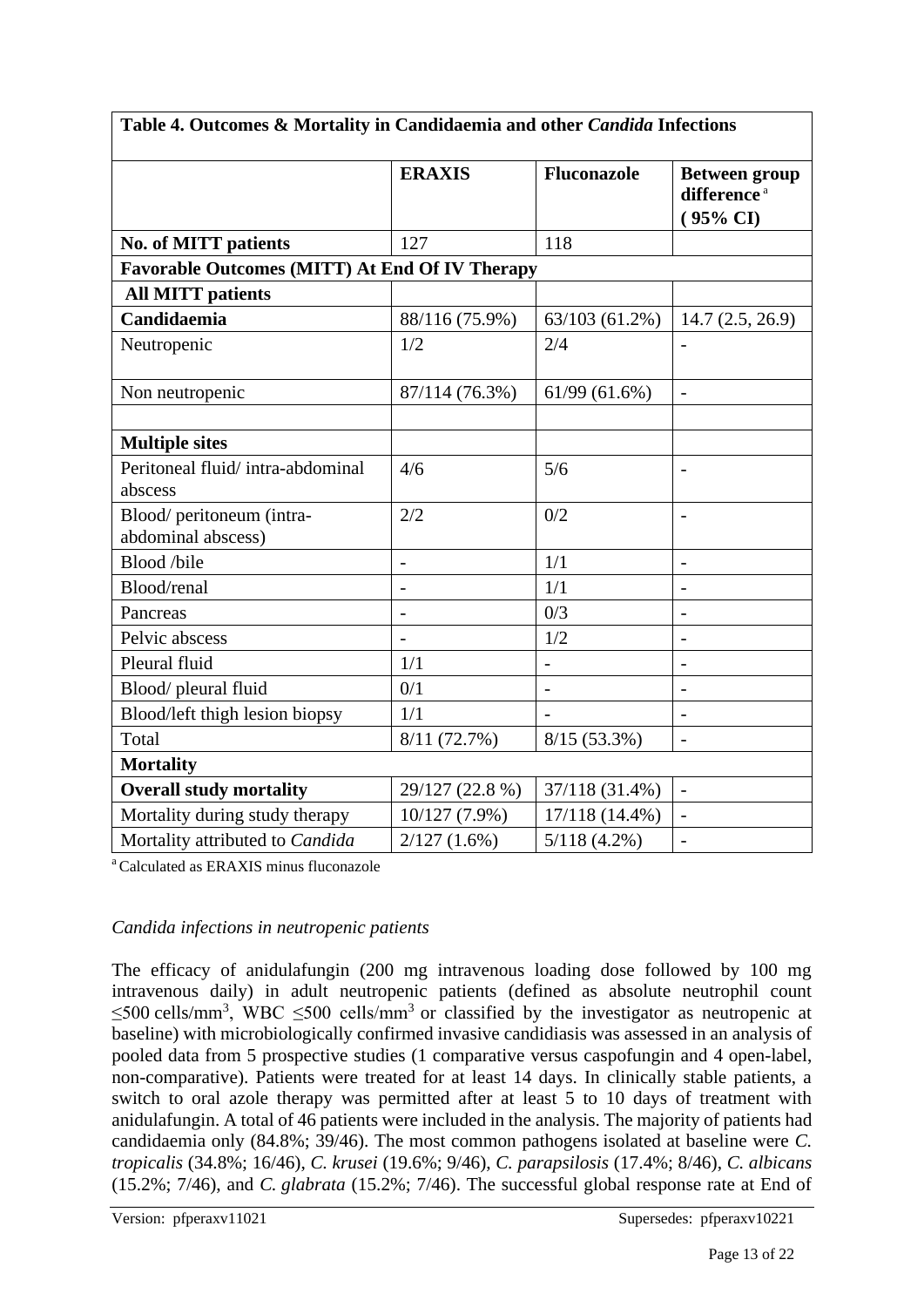Intravenous Treatment (primary endpoint) was 26/46 (56.5%) and End of All Treatment was 24/46 (52.2%). All-cause mortality up to the end of the study (6 Week Follow-up Visit) was 21/46 (45.7%).

The efficacy of anidulafungin in adult neutropenic patients (defined as absolute neutrophil count  $\leq$ 500 cells/mm<sup>3</sup> at baseline) with invasive candidiasis was assessed in a prospective, double-blind, randomised, controlled trial. Eligible patients received either anidulafungin (200 mg intravenous loading dose followed by 100 mg intravenous daily) or caspofungin (70 mg intravenous loading dose followed by 50 mg intravenous daily) (2:1 randomisation). Patients were treated for at least 14 days. In clinically stable patients, a switch to oral azole therapy was permitted after at least 10 days of study treatment. A total of 14 neutropenic patients with microbiologically confirmed invasive candidiasis (MITT population) were enrolled in the study (11 anidulafungin; 3 caspofungin). The majority of patients had candidaemia only. The most common pathogens isolated at baseline were *C. tropicalis* (4 anidulafungin, 0 caspofungin), *C. parapsilosi*s (2 anidulafungin, 1 caspofungin), *C. krusei* (2 anidulafungin, 1 caspofungin), and *C. ciferrii* (2 anidulafungin, 0 caspofungin). The successful global response rate at the End of Intravenous Treatment (primary endpoint) was 8/11 (72.7%) for anidulafungin and 3/3 (100.0%) for caspofungin (difference -27.3, 95% CI -80.9, 40.3); the successful global response rate at the End of All Treatment was 8/11 (72.7%) for anidulafungin and 3/3 (100.0%) for caspofungin (difference -27.3, 95% CI -80.9, 40.3). All-cause mortality up to the 6 Week Follow-Up visit for anidulafungin (MITT population) was 4/11 (36.4%) and 2/3 (66.7%) for caspofungin.

Patients with microbiologically confirmed invasive candidiasis (MITT population) and neutropenia were identified in an analysis of pooled data from 4 similarly designed prospective, open-label, non-comparative studies. The efficacy of anidulafungin (200 mg intravenous loading dose followed by 100 mg intravenous daily) was assessed in 35 adult neutropenic patients defined as absolute neutrophil count  $\leq 500$  cells/mm<sup>3</sup> or WBC  $\leq 500$  cells/mm<sup>3</sup> in 22 patients or classified by the investigator as neutropenic at baseline in 13 patients. All patients were treated for at least 14 days. In clinically stable patients, a switch to oral azole therapy was permitted after at least 5 to 10 days of treatment with anidulafungin. The majority of patients had candidaemia only (85.7%). The most common pathogens isolated at baseline were *C. tropicalis* (12 patients), *C. albicans* (7 patients), *C. glabrata* (7 patients), *C. krusei* (7 patients), and *C. parapsilosis* (6 patients). The successful global response rate at the End of Intravenous Treatment (primary endpoint) was 18/35 (51.4%) and 16/35 (45.7%) at the End of All Treatment. All-cause mortality by Day 28 was 10/35 (28.6%). The successful global response rate at End of Intravenous Treatment and End of All Treatment were both 7/13 (53.8%) in the 13 patients with neutropenia assessed by investigators at baseline.

#### *Deep tissue infections*

The efficacy of anidulafungin (200 mg intravenous loading dose followed by 100 mg intravenous daily) in adult patients with microbiologically confirmed deep tissue candidiasis was assessed in an analysis of pooled data from 5 prospective studies (1 comparative and 4 open-label). Patients were treated for at least 14 days. In the 4 open-label studies, a switch to oral azole therapy was permitted after at least 5 to 10 days of treatment with anidulafungin. A total of 129 patients were included in the analysis. Twenty one (16.3%) had concomitant candidaemia. The mean APACHE II score was  $14.9$  (range,  $2 - 44$ ). The most common sites of infection included the peritoneal cavity (54.3%; 70 of 129), hepatobiliary tract (7.0%; 9 of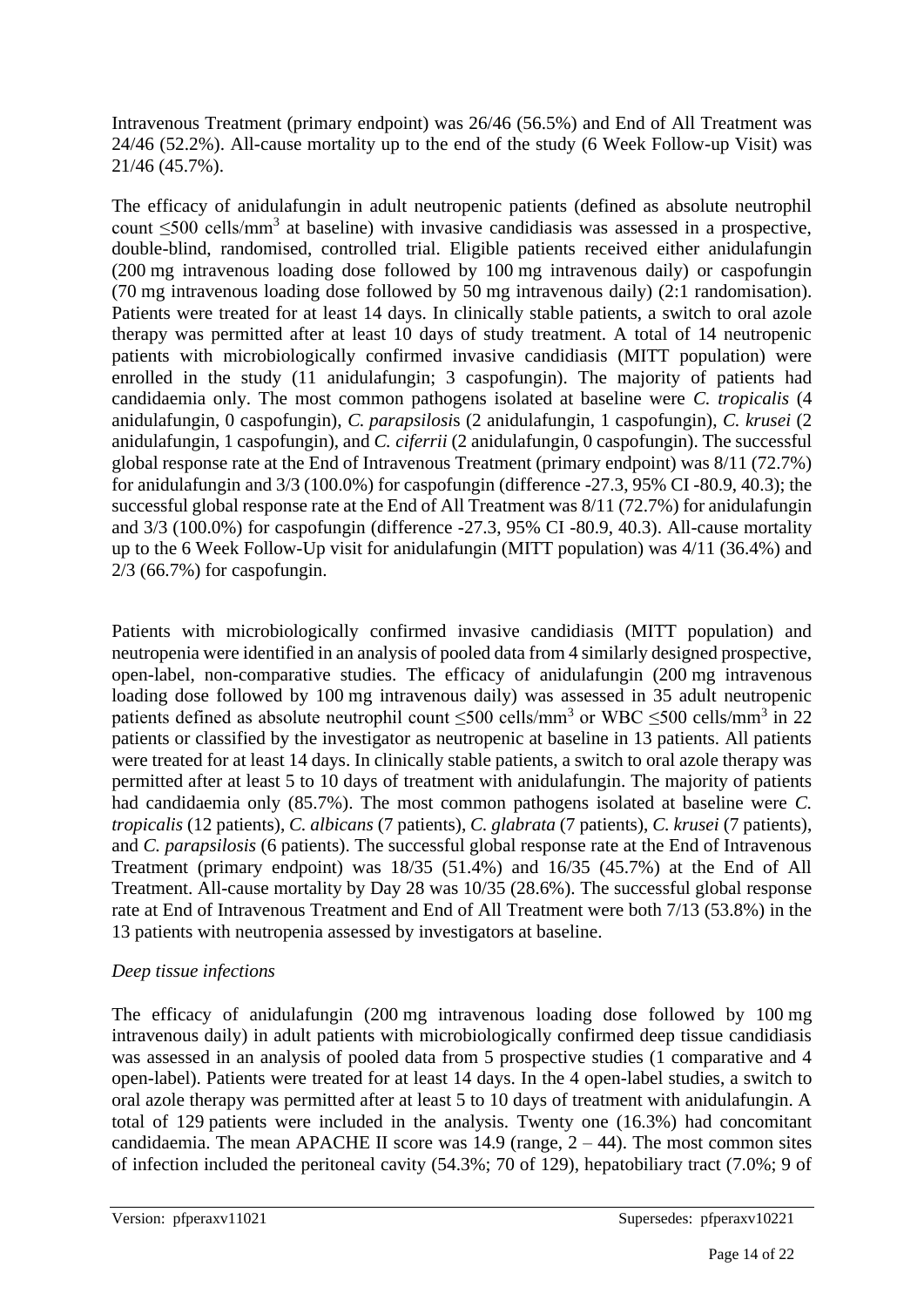129), pleural cavity (5.4%; 7 of 129) and kidney (3.1%; 4 of 129). The most common pathogens isolated from a deep tissue site at baseline were *C. albicans* (64.3%; 83 of 129), *C. glabrata* (31.0%; 40 of 129), *C. tropicalis* (11.6%; 15 of 129), and *C. krusei* (5.4%; 7 of 129). The successful global response rate at the end of intravenous treatment (primary endpoint) and end of all treatment and all-cause mortality up to the 6 week follow-up visit is shown in Table 5.

| Table 5: Rate of Successful Global Response <sup>a</sup> and All-Cause Mortality in Patients with |
|---------------------------------------------------------------------------------------------------|
| Deep Tissue Candidiasis – Pooled Analysis                                                         |
| <b>MITT D</b>                                                                                     |

|                                                                                                                                                                                                                                                                                                                     | <b>MITT Population</b><br>$n/N$ $(\%)$ |
|---------------------------------------------------------------------------------------------------------------------------------------------------------------------------------------------------------------------------------------------------------------------------------------------------------------------|----------------------------------------|
| Global Response of Success at EOIVT <sup>b</sup>                                                                                                                                                                                                                                                                    |                                        |
| Overall                                                                                                                                                                                                                                                                                                             | 102/129(79.1)                          |
| Peritoneal cavity                                                                                                                                                                                                                                                                                                   | 51/70 (72.9)                           |
| Hepatobiliary tract                                                                                                                                                                                                                                                                                                 | 7/9(77.8)                              |
| Pleural cavity                                                                                                                                                                                                                                                                                                      | 6/7(85.7)                              |
| Kidney                                                                                                                                                                                                                                                                                                              | 3/4(75.0)                              |
| Global Response of Success at EOT <sup>b</sup>                                                                                                                                                                                                                                                                      | 94/129 (72.9)                          |
| <b>All-Cause Mortality</b>                                                                                                                                                                                                                                                                                          | 40/129(31.0)                           |
| <sup>a</sup> A successful global response was defined as both clinical and microbiologic success                                                                                                                                                                                                                    |                                        |
| $\frac{1}{2}$ $\frac{1}{2}$ $\frac{1}{2}$ $\frac{1}{2}$ $\frac{1}{2}$ $\frac{1}{2}$ $\frac{1}{2}$ $\frac{1}{2}$ $\frac{1}{2}$ $\frac{1}{2}$ $\frac{1}{2}$ $\frac{1}{2}$ $\frac{1}{2}$ $\frac{1}{2}$ $\frac{1}{2}$ $\frac{1}{2}$ $\frac{1}{2}$ $\frac{1}{2}$ $\frac{1}{2}$ $\frac{1}{2}$ $\frac{1}{2}$ $\frac{1}{2}$ |                                        |

<sup>b</sup> EOIVT, End of Intravenous Treatment; EOT, End of All Treatment

#### *Paediatric population*

A prospective, open-label, non-comparative, multi-national study assessed the safety and efficacy of anidulafungin in 68 paediatric patients aged 1 month to <18 years with invasive candidiasis including candidaemia (ICC). Patients were stratified by age (1 month to  $\langle 2 \rangle$  years, 2 to <5 years, and 5 to <18 years) and received once daily intravenous anidulafungin (3.0 mg/kg loading dose on Day 1, and 1.5 mg/kg daily maintenance dose thereafter) for up to 35 days followed by an optional switch to oral fluconazole (6-12 mg/kg/day, maximum 800 mg/day). Patients were followed at 2 and 6 weeks after end of all treatment (EOT).

Among 68 patients who received anidulafungin, 64 had microbiologically confirmed *Candida* infection and were evaluated for efficacy in the modified intent-to-treat (MITT) population. Overall, 61 patients (92.2%) had *Candida* isolated from blood only. The most commonly isolated pathogens were *C. albicans* (25 [39.1%] patients), followed by *C. parapsilosis* (17 [26.6%] patients), and *C. tropicalis* (9 [14.1%] patients). A successful global response was defined as having both a clinical response of success (cure or improvement) and a microbiological response of success (eradication or presumed eradication). The overall rates of successful global response in the MITT population are presented in Table 6.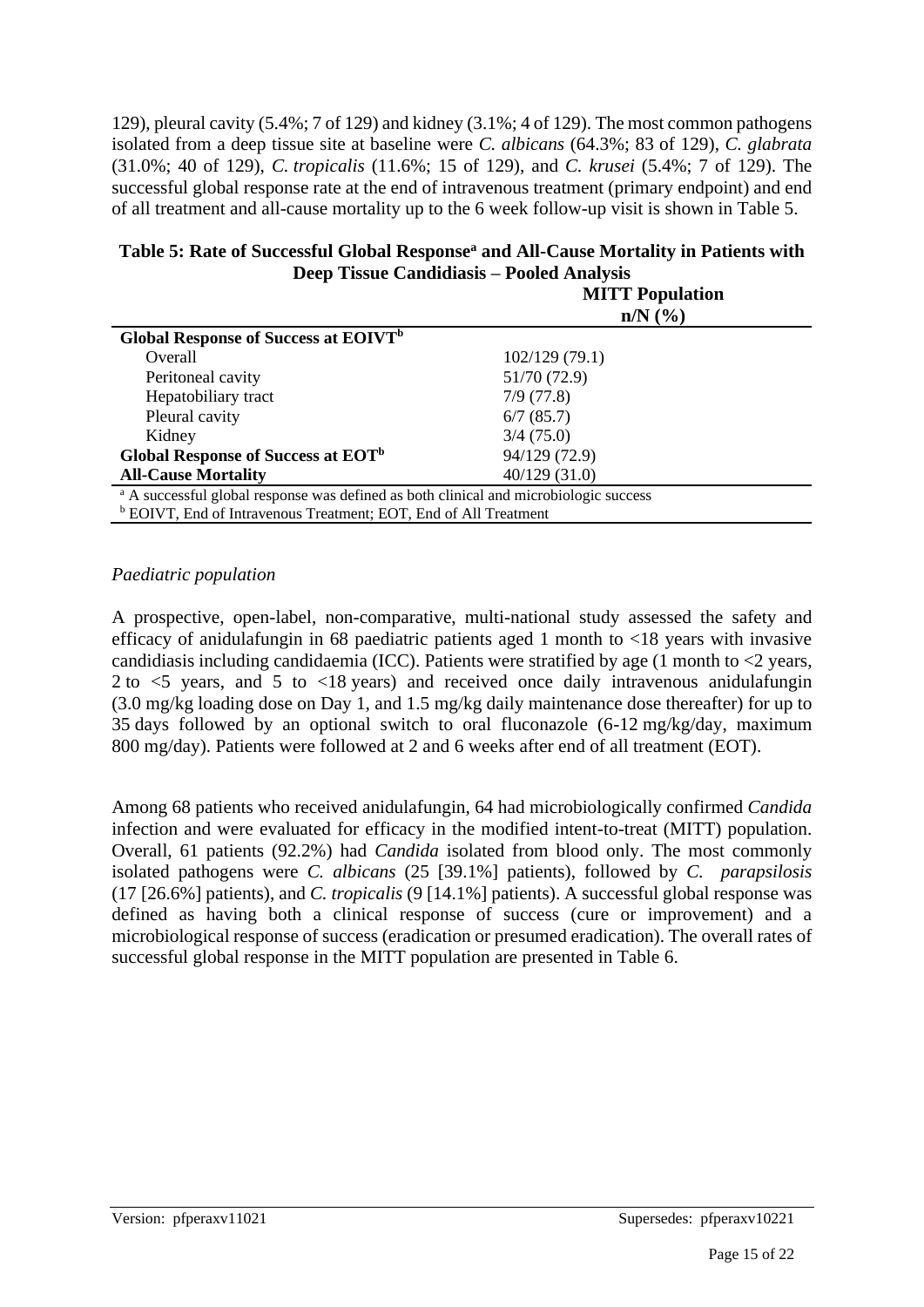**Table 6: Summary of Successful Global Response by Age Group, MITT Population**

| <b>Timepoint</b> | Global<br><b>Response</b> | 1 month to $<$ 2<br>years<br>$(N=16)$<br>n(n/N, %) | 2 to $<$ 5 years<br>$(N=18)$<br>n (n/N, %) | $5$ to $<$ 18 years<br>$(N=30)$<br>n (n/N, %) | <b>Overall</b><br>$(N=64)$<br>n (n/N, %) |
|------------------|---------------------------|----------------------------------------------------|--------------------------------------------|-----------------------------------------------|------------------------------------------|
| <b>EOIVT</b>     | <b>Success</b>            | 11(68.8)                                           | 14(77.8)                                   | 20(66.7)                                      | 45(70.3)                                 |
|                  | 95% CI                    | (41.3, 89.0)                                       | (52.4, 93.6)                               | (47.2, 82.7)                                  | (57.6, 81.1)                             |
| <b>EOT</b>       | <b>Success</b>            | 11(68.8)                                           | 14(77.8)                                   | 21(70.0)                                      | 46(71.9)                                 |
|                  | 95% CI                    | (41.3, 89.0)                                       | (52.4, 93.6)                               | (50.6, 85.3)                                  | (59.2, 82.4)                             |
| 2-week<br>FU     | <b>Success</b>            | 11(68.8)                                           | 13(72.2)                                   | 22(73.3)                                      | 46(71.9)                                 |
|                  | 95% CI                    | (41.3, 89.0)                                       | (46.5, 90.3)                               | (54.1, 87.7)                                  | (59.2, 82.4)                             |
| 6-week<br>FU     | <b>Success</b>            | 11(68.8)                                           | 12(66.7)                                   | 20(66.7)                                      | 43 (67.2)                                |
|                  | 95% CI                    | (41.3, 89.0)                                       | (41.0, 86.7)                               | (47.2, 82.7)                                  | (54.3, 78.4)                             |

**Successful Global Response, n (%)**

95% CI = exact 95% confidence interval for binomial proportions using Clopper-Pearson method; EOIVT = End of Intravenous Treatment;  $EOT = End$  of All Treatment;  $FU = following$   $MIT = modified$  intent-to-treat;  $N =$ number of subjects in the population;  $n =$  number of subjects with responses

# **5.2 Pharmacokinetic Properties**

#### **General Pharmacokinetic Characteristics**

The pharmacokinetics of anidulafungin have been characterised in healthy subjects, special populations and patients. A low intersubject variability in systemic exposure (coefficient of variation ~25%) was observed. The steady state was achieved on the first day after a loading dose (twice the daily maintenance dose).

# **Distribution**

The pharmacokinetics of anidulafungin are characterised by a rapid distribution half-life (0.5- 1 hour) and a volume of distribution of 30-50 L that is similar to total body fluid volume. Anidulafungin is extensively bound (>99%) to human plasma proteins.

#### **Metabolism**

Hepatic metabolism of anidulafungin has not been observed. Anidulafungin is not a clinically relevant substrate, inducer or inhibitor of cytochrome P450 isoenzymes. It is unlikely that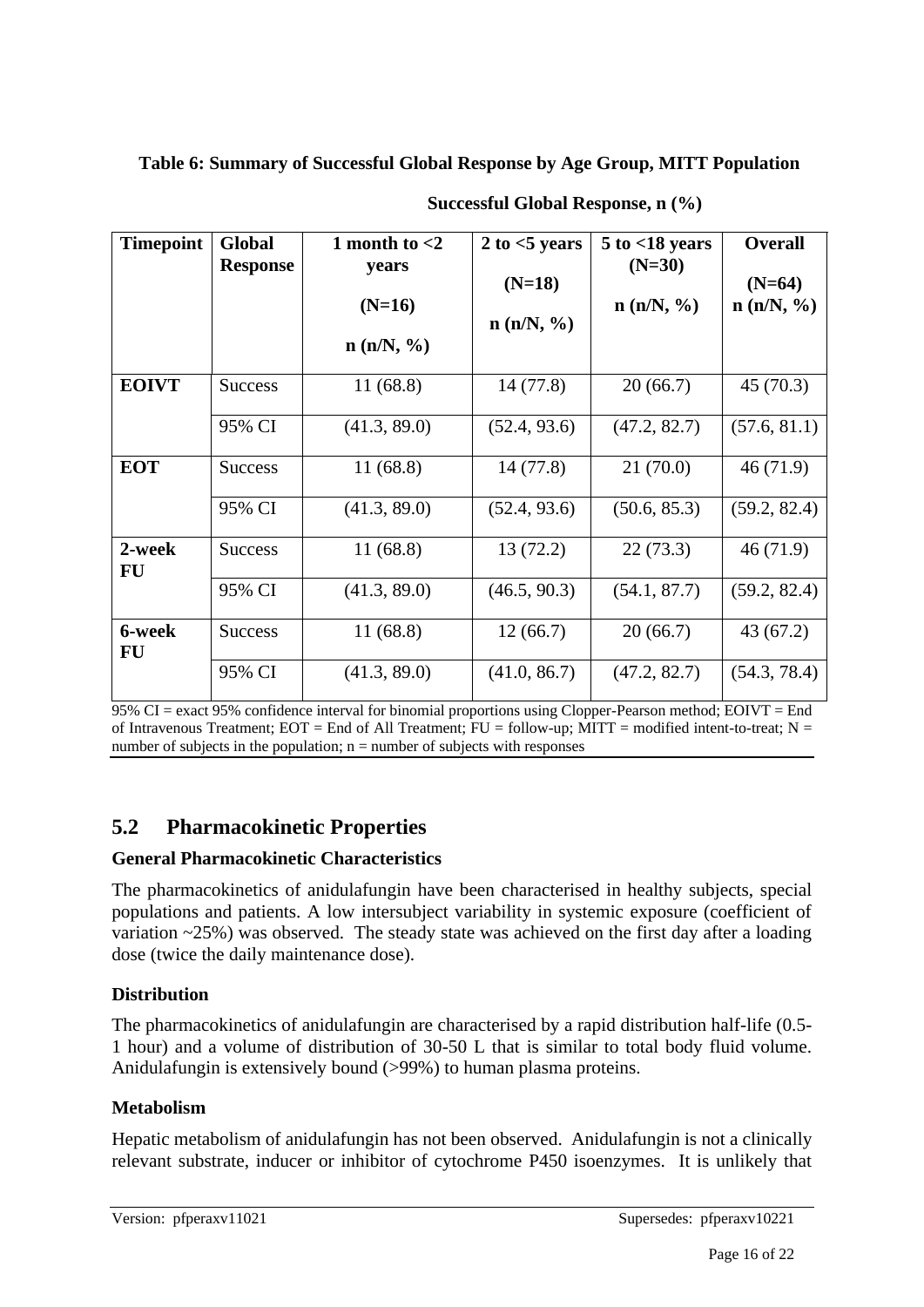anidulafungin will have clinically relevant effects on the metabolism of drugs metabolised by cytochrome P450 isoenzymes.

Anidulafungin undergoes slow chemical degradation at physiologic temperature and pH to a ring-opened peptide that lacks antifungal activity. The *in vitro* degradation half-life of anidulafungin under physiologic conditions is approximately 24 hours. *In vivo*, the ringopened product is subsequently converted to peptidic degradants and eliminated mainly through biliary excretion.

# **Excretion**

The clearance of anidulafungin is about 1 L/h. Anidulafungin has a predominant elimination half-life of approximately 24 hours that characterises the majority of the plasma concentrationtime profile, and a terminal half-life of 40-50 hours that characterises the terminal elimination phase of the profile.

In a single-dose clinical study, radiolabeled  $(^{14}C)$  anidulafungin (~88 mg) was administered to healthy subjects. Approximately 30% of the administered radioactive dose was eliminated in the faeces over 9 days, of which less than 10% was intact drug. Less than 1% of the administered radioactive dose was excreted in the urine. Anidulafungin concentrations fell below the lower limits of quantitation 6 days post-dose. Negligible amounts of drug-derived radioactivity were recovered in blood, urine, and faeces 8 weeks post-dose.

# **Linearity**

Anidulafungin displays linear pharmacokinetics across a wide range of once daily doses (15- 130 mg).

# **Special Populations**

# *Patients with fungal infections*

The pharmacokinetics of anidulafungin in patients with fungal infections are similar to those observed in healthy subjects based on population pharmacokinetic analyses. With the 200/100 mg daily dose regimen at an infusion rate of 1.0 mg/min, the steady state  $C_{\text{max}}$  and trough concentrations ( $C_{min}$ ) could reach approximately 7 and 3 mg/L, respectively, with an average steady state AUC of approximately 110 mg·h/L.

# *Weight*

Although weight was identified as a source of variability in clearance in the population pharmacokinetic analysis, weight has little clinical relevance on the pharmacokinetics of anidulafungin.

# *Gender*

Plasma concentrations of anidulafungin in healthy men and women were similar. In multipledose patient studies, drug clearance was slightly faster (approximately 22%) in men.

# *Elderly*

The population pharmacokinetic analysis showed that median clearance differed slightly between the elderly group (patients  $> 65$ , median CL = 1.07 L/h) and the non-elderly group (patients  $< 65$ , median CL = 1.22 L/h), however the range of clearance was similar.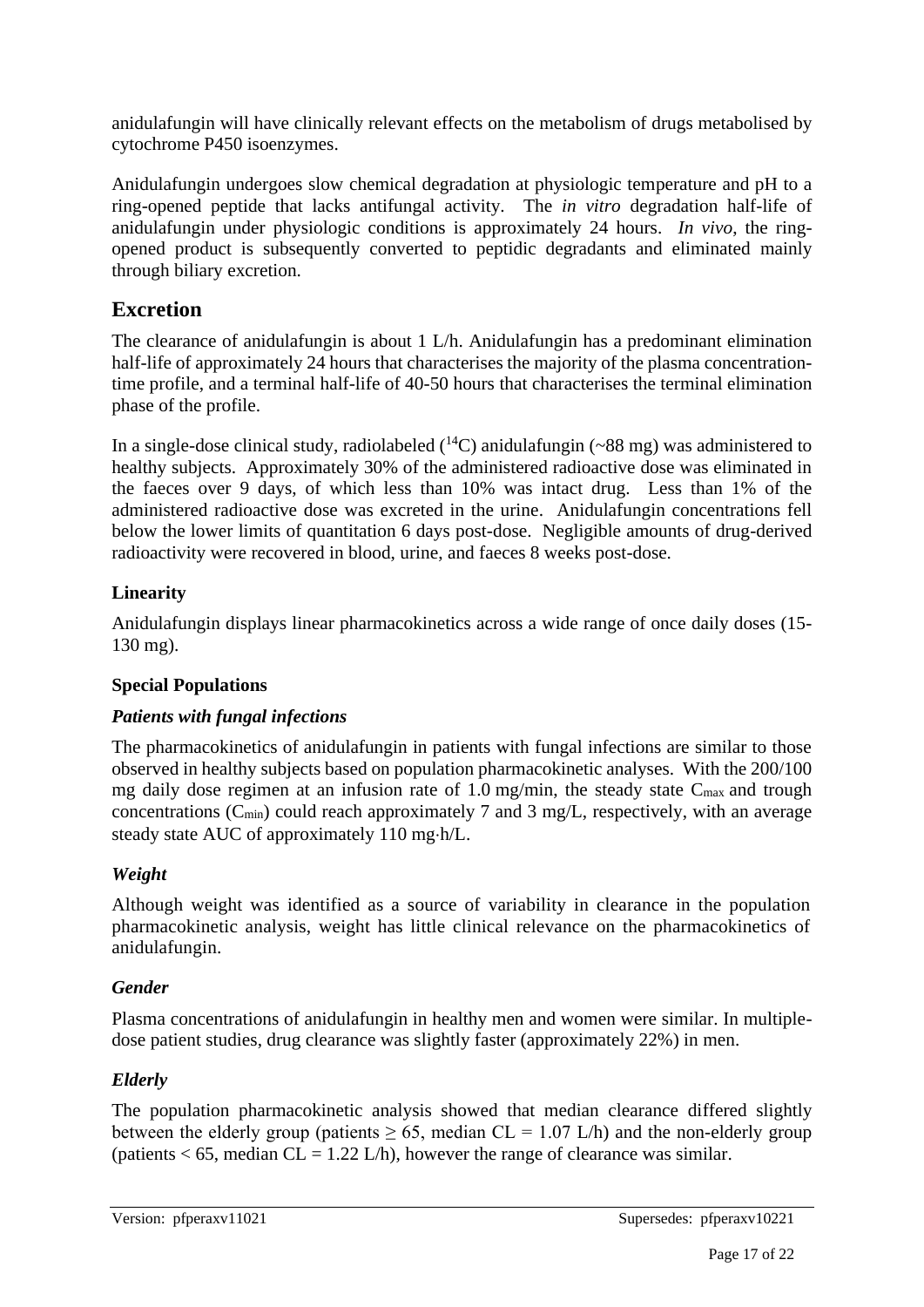#### *Ethnicity*

Anidulafungin pharmacokinetics were similar among Caucasians, Blacks, Asians, and Hispanics.

#### *HIV Status*

Dosage adjustments are not required based on HIV status, irrespective of concomitant antiretroviral therapy.

#### *Impairment of Hepatic Function*

Anidulafungin is not hepatically metabolised. Anidulafungin pharmacokinetics were examined in a single dose study in subjects with Child-Pugh class A, B or C hepatic insufficiency. Anidulafungin concentrations were not increased in subjects with any degree of hepatic insufficiency. Although a slight decrease in AUC was observed in patients with Child-Pugh C hepatic insufficiency, the decrease was within the range of population estimates noted for healthy subjects.

#### *Impairment of Renal Function*

Anidulafungin has negligible renal clearance (<1%). In a single dose clinical study of subjects with mild, moderate, severe or end stage (dialysis-dependent) renal insufficiency, anidulafungin pharmacokinetics were similar to those observed in subjects with normal renal function. Anidulafungin is not dialysable and may be administered without regard to the timing of hemodialysis.

#### *Paediatric*

The pharmacokinetics of anidulafungin after daily doses were investigated in immunocompromised paediatric (2 through 11 years) and adolescent (12 through 17 years) patients with neutropenia. The steady state was achieved on the first day after administration of the loading dose (twice the maintenance dose), and the C<sub>max</sub> and AUC<sub>ss</sub> increased in a doseproportional manner. Concentrations and exposures following administration of maintenance doses of 0.75 and 1.5 mg/kg/day in this population were similar to those observed in adults following maintenance doses of 50 and 100 mg/day, respectively, as shown in Table 5 (see Section 4.2 Dose And Method Of Administration).

The pharmacokinetics of anidulafungin was investigated in 66 paediatric patients (1 month to <18 years) with ICC in a prospective, open-label, non-comparative paediatric study following administration of 3.0 mg/kg loading dose and 1.5 mg/kg/day maintenance dose (see Section 5.1). Based on population pharmacokinetic analysis of combined data from adult and paediatric patients with ICC, the mean exposure parameters (AUC<sub>0-24,ss</sub> and C<sub>min,ss</sub>) at steady state in the overall paediatric patients across age groups (1 month to  $\langle 2 \rangle$  years, 2 to  $\langle 5 \rangle$  years, and 5 to <18 years) were comparable to those in adults receiving 200 mg loading dose and 100 mg/day maintenance dose. Body weight adjusted CL (L/h/kg) and volume of distribution at steady state (L/kg) were similar across the age groups.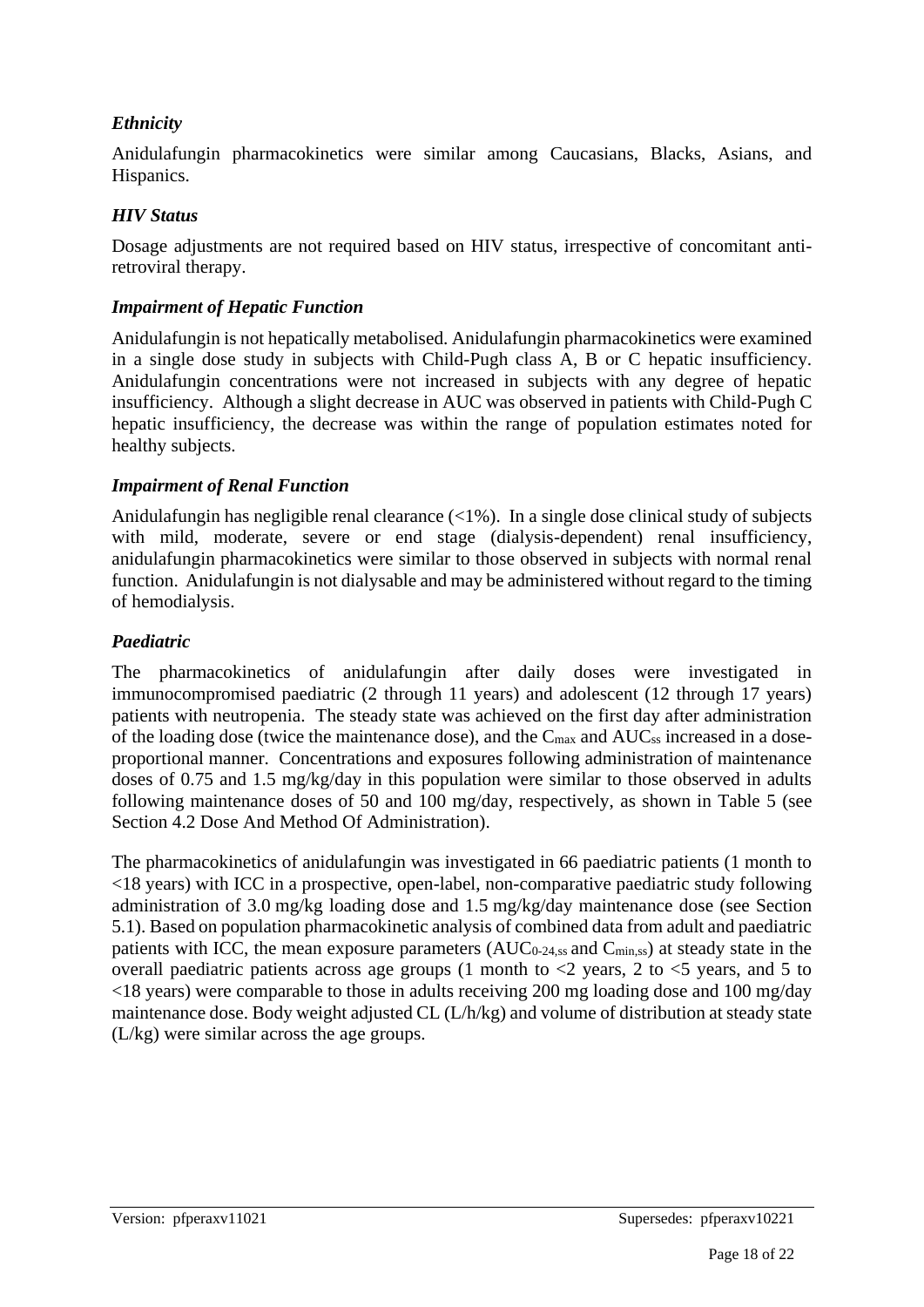| Amdulatungin Fohowing IV Administration of Amdulatungin Once Dally in |                                                         |                          |                         |                          |  |
|-----------------------------------------------------------------------|---------------------------------------------------------|--------------------------|-------------------------|--------------------------|--|
| <b>Paediatric Subjects</b>                                            |                                                         |                          |                         |                          |  |
| PK Parameter <sup>a</sup>                                             | Anidulafungin IV Dosing Regimen<br>$(LD/MD, mg/kg)^{b}$ |                          |                         |                          |  |
|                                                                       | 1.5/0.75                                                |                          | 3.0/1.5                 |                          |  |
| Age Group                                                             | $2-11$ yrs<br>$(N = 6)$                                 | $12-17$ yrs<br>$(N = 6)$ | $2-11$ yrs<br>$(N = 6)$ | $12-17$ yrs<br>$(N = 6)$ |  |
| $C_{\text{max, ss}}$ [mg/L]                                           | 3.32(50.0)                                              | 4.35(22.5)               | 7.57(34.2)              | 6.88(24.3)               |  |
| $AUC_{ss}$ [mg·h/L]                                                   | 41.1(38.4)                                              | 56.2(27.8)               | 96.1(39.5)              | 102.9(28.2)              |  |

**Table 7. Mean (%CV) Steady State Pharmacokinetic Parameters of Anidulafungin Following IV Administration of Anidulafungin Once Daily in** 

<sup>a</sup> Data were collected on Day 5

<sup>b</sup> LD/MD: loading dose/daily maintenance dose

# **5.3 Preclinical Safety Data**

#### **Genotoxicity**

Anidulafungin was not genotoxic in the following *in vitro* studies: bacterial reverse mutation assays, a chromosome aberration assay with Chinese hamster ovary cells, and a forward gene mutation assay with mouse lymphoma cells. Anidulafungin was not genotoxic in mice using the *in vivo* micronucleus assay.

#### **Carcinogenicity**

Long-term animal carcinogenicity studies of anidulafungin have not been conducted.

# **6. PHARMACEUTICAL PARTICULARS**

#### **6.1 List of Excipients**

Fructose

Mannitol

Polysorbate 80 (250 mg/vial)

Tartaric acid

Hydrochloric acid

Sodium hydroxide

#### **6.2 Incompatibilities**

Incompatibilities were either not assessed or not identified as part of the registration of this medicine.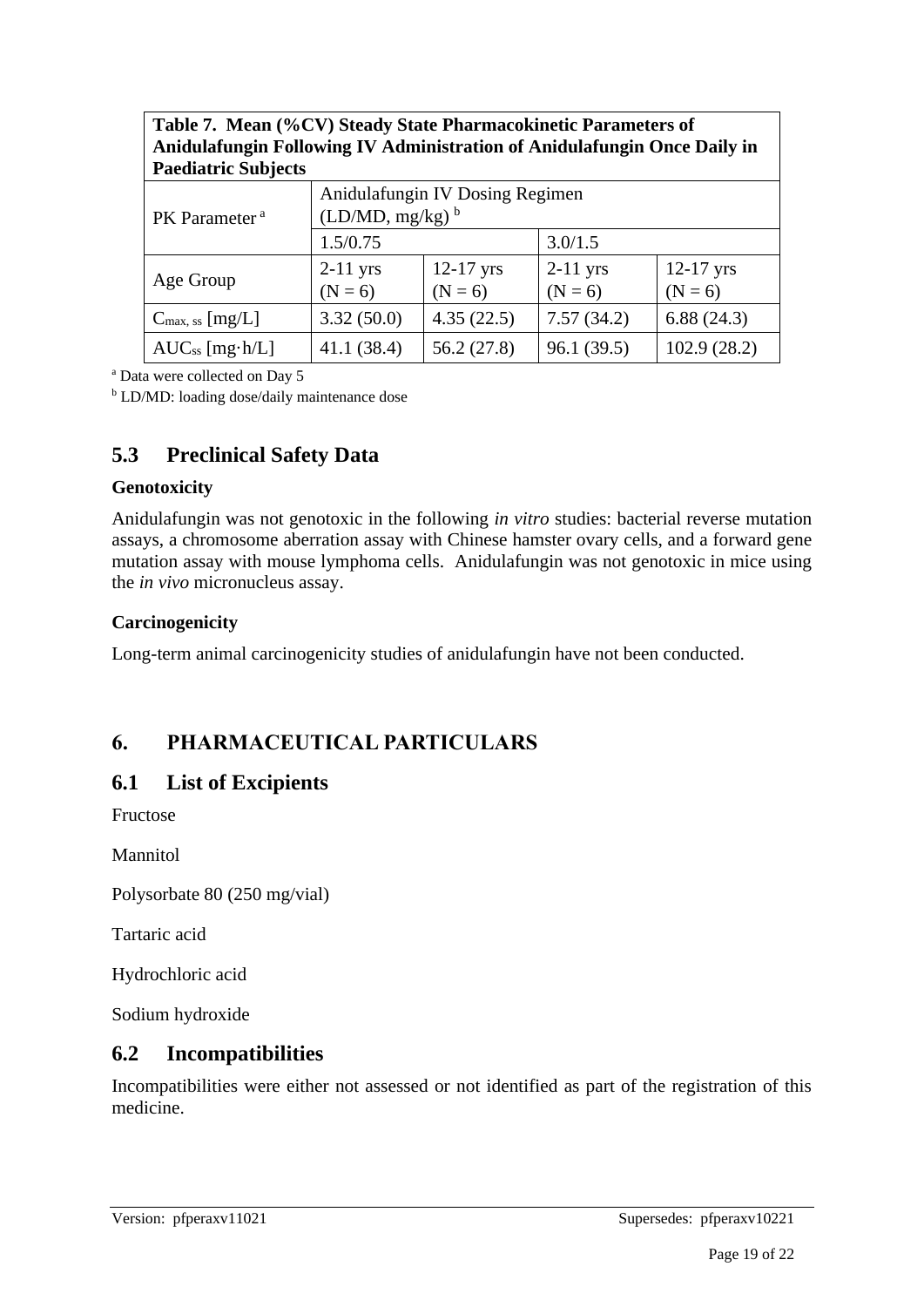# **6.3 Shelf life**

In Australia, information on the shelf life can be found on the public summary of the Australian Register of Therapeutic Goods (ARTG). The expiry date can be found on the packaging.

#### **Reconstituted Solution**

Chemical and physical in-use stability of the reconstituted solution has been demonstrated for 24 hours at 25°C.

From a microbiological point of view, following good aseptic practices, the reconstituted solution can be utilised for up to 24 hours when stored at 25°C.

#### **Infusion Solution**

Do not freeze.

Chemical and physical in-use stability of the infusion solution has been demonstrated for 48 hours at 25°C.

From a microbiological point of view, following good aseptic practices, the infusion solution can be utilised for up to 48 hours from preparation when stored at 25°C.

# **6.4 Special Precautions for Storage**

Store in a refrigerator ( $2^{\circ}\text{C} - 8^{\circ}\text{C}$ ). Do not freeze. Excursions for up to 96 hours at temperatures up to 25ºC are permitted, and the powder can be returned to refrigerated storage.

# **6.5 Nature and Contents of Container**

100 mg lyophile in a 30 mL Type 1 glass vial with an elastomeric stopper and aluminium seal with flip-off cap.

Anidulafungin is supplied as a pack containing 1 vial of powder.

# **6.6 Special Precautions for Disposal**

In Australia, any unused medicine or waste material should be disposed of in accordance with local requirements.

# **6.7 Physicochemical Properties**

ERAXIS (anidulafungin) is a semi-synthetic lipopeptide synthesised from a fermentation product of *Aspergillus nidulans*.

Anidulafungin is a white to off-white powder that is practically insoluble in water and slightly soluble in ethanol.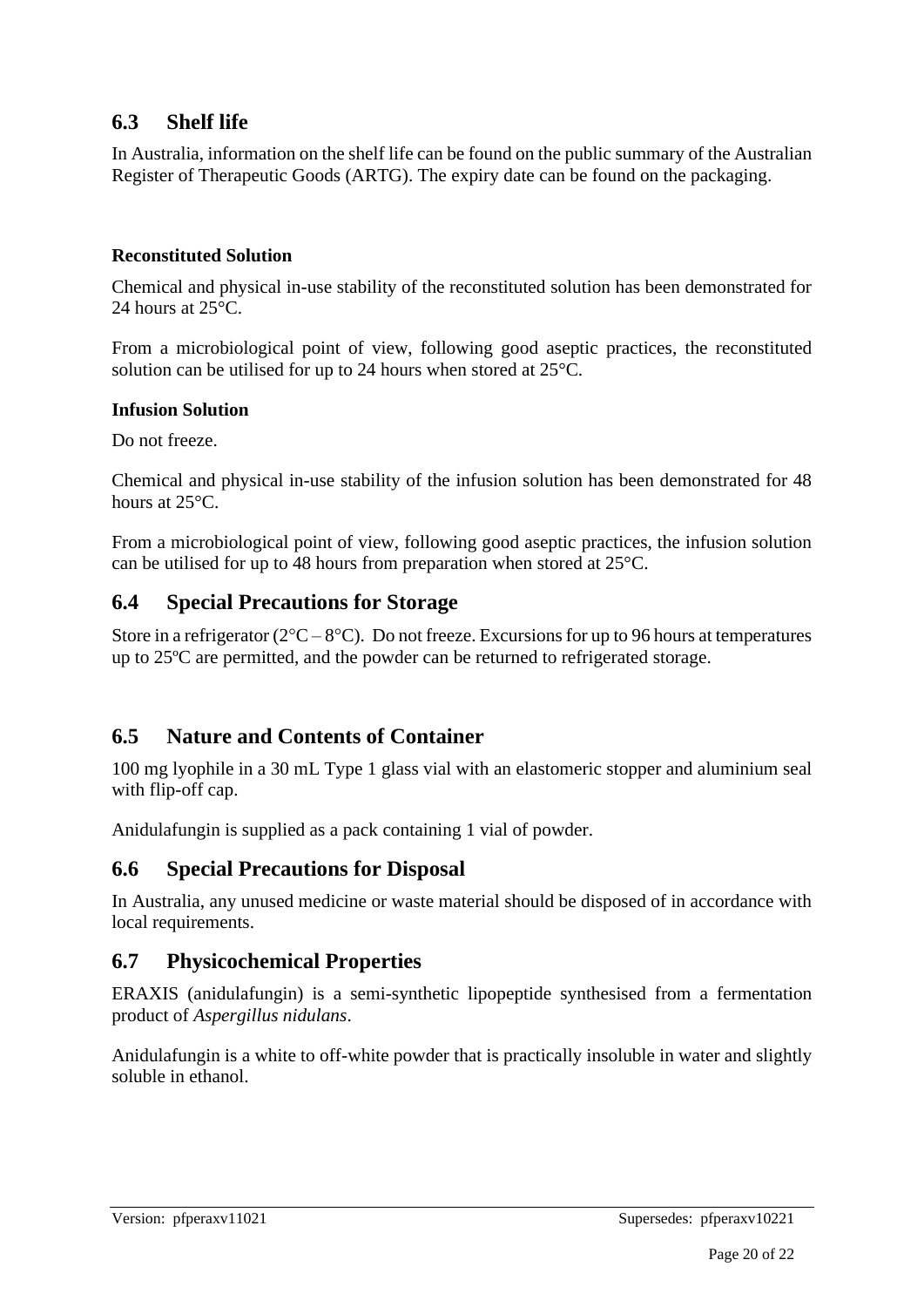#### **Chemical structure**



Chemical name:  $1-[ (4R,5R)-4,5-Dihydroxy-N2-[[4"-(pentyloxy)][1,1':4',1"-terphenyl]-4$ yl]carbonyl]-L-ornithine]echinocandin B.

ATC code: JO2 AX 06

The empirical formula of anidulafungin is  $C_{58}H_{73}N_7O_{17}$  and the formula weight is 1140.3.

#### **CAS number**

166663-25-8

# **7. MEDICINE SCHEDULE (POISONS STANDARD)**

Schedule 4

# **8. SPONSOR**

Pfizer Australia Pty Ltd Level 17, 151 Clarence Street Sydney NSW 2000 Toll Free Number: 1800 675 229 [www.pfizer.com.au](http://www.pfizer.com.au/)

# **9. DATE OF FIRST APPROVAL**

25 March 2009

# **10. DATE OF REVISION**

13 October 2021

ERAXIS® is a registered trademark